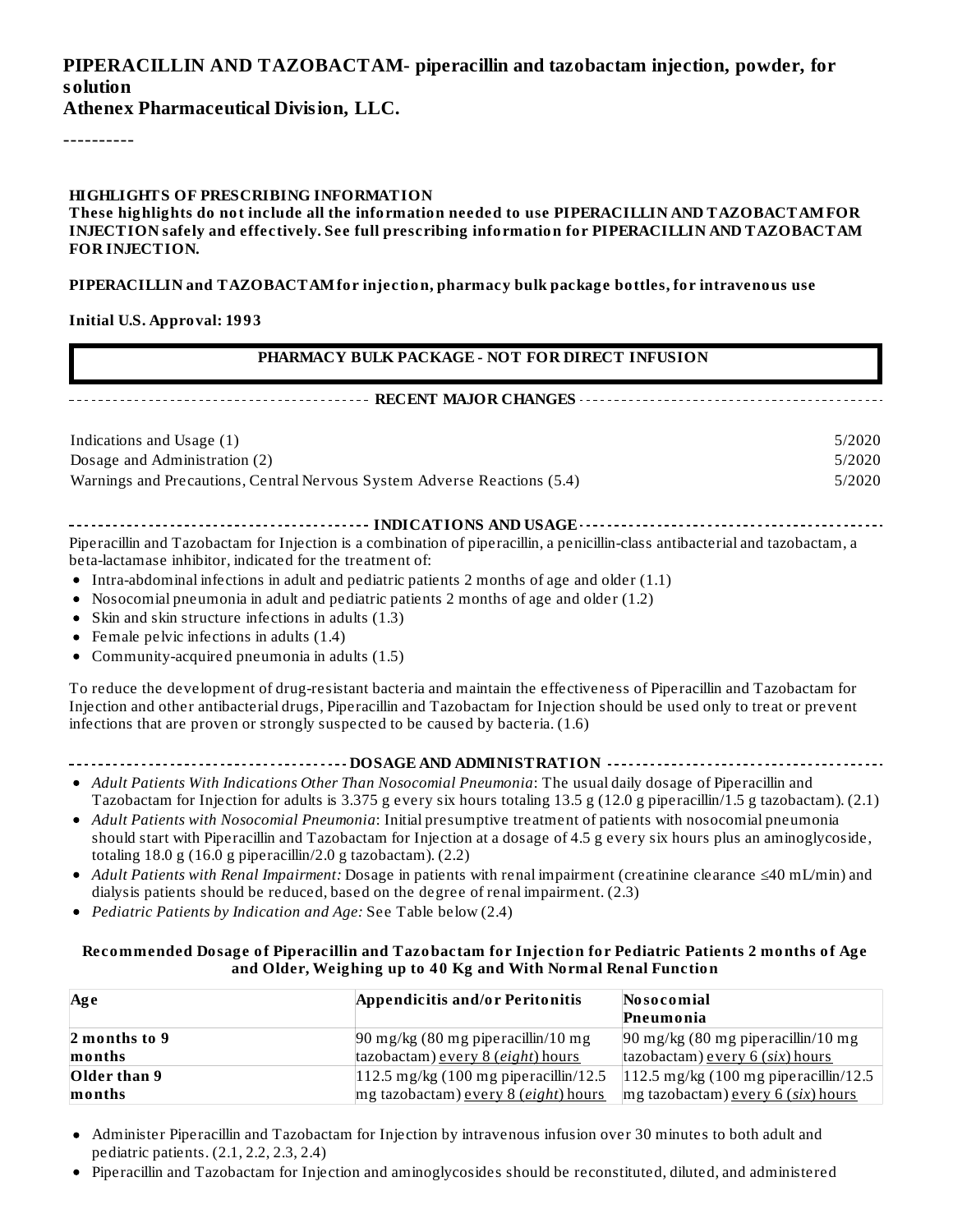separately. Co-administration via Y-site can be done under certain conditions. (2.7)

See the full prescribing information for the preparation and administration instructions for Piperacillin and Tazobactam for Injection pharmacy bulk bottles.

| ------------------------------------ DOSAGE FORMS AND STRENGTHS -------------                                                                                                                                                                                                                                                                                                                                                                                                                                                                                                                                                                                                                                                                                                                                                                                                                                                                                                                                                                                                                                                                                                                                                                                                                                                                                                                                                                                                                                                                                                                                                                                                                                                                                                                                                                                                                                                     |
|-----------------------------------------------------------------------------------------------------------------------------------------------------------------------------------------------------------------------------------------------------------------------------------------------------------------------------------------------------------------------------------------------------------------------------------------------------------------------------------------------------------------------------------------------------------------------------------------------------------------------------------------------------------------------------------------------------------------------------------------------------------------------------------------------------------------------------------------------------------------------------------------------------------------------------------------------------------------------------------------------------------------------------------------------------------------------------------------------------------------------------------------------------------------------------------------------------------------------------------------------------------------------------------------------------------------------------------------------------------------------------------------------------------------------------------------------------------------------------------------------------------------------------------------------------------------------------------------------------------------------------------------------------------------------------------------------------------------------------------------------------------------------------------------------------------------------------------------------------------------------------------------------------------------------------------|
| Piperacillin and Tazobactam for Injection: 40.5 gram powder for reconstitution in pharmacy bulk package bottles. (3)                                                                                                                                                                                                                                                                                                                                                                                                                                                                                                                                                                                                                                                                                                                                                                                                                                                                                                                                                                                                                                                                                                                                                                                                                                                                                                                                                                                                                                                                                                                                                                                                                                                                                                                                                                                                              |
|                                                                                                                                                                                                                                                                                                                                                                                                                                                                                                                                                                                                                                                                                                                                                                                                                                                                                                                                                                                                                                                                                                                                                                                                                                                                                                                                                                                                                                                                                                                                                                                                                                                                                                                                                                                                                                                                                                                                   |
| Patients with a history of allergic reactions to any of the penicillins, cephalosporins, or beta-lactamase inhibitors. (4)                                                                                                                                                                                                                                                                                                                                                                                                                                                                                                                                                                                                                                                                                                                                                                                                                                                                                                                                                                                                                                                                                                                                                                                                                                                                                                                                                                                                                                                                                                                                                                                                                                                                                                                                                                                                        |
|                                                                                                                                                                                                                                                                                                                                                                                                                                                                                                                                                                                                                                                                                                                                                                                                                                                                                                                                                                                                                                                                                                                                                                                                                                                                                                                                                                                                                                                                                                                                                                                                                                                                                                                                                                                                                                                                                                                                   |
| • Serious hypersensitivity reactions (anaphylactic/anaphylactoid) have been reported in patients receiving Piperacillin<br>and Tazobactam for Injection. Discontinue Piperacillin and Tazobactam for Injection if a reaction occurs. (5.1)<br>Piperacillin and Tazobactam for Injection may cause severe cutaneous adverse reactions, such as Stevens-Johnson<br>$\bullet$<br>syndrome, toxic epidermal necrolysis, drug reaction with eosinophilia and systemic symptoms, and acute generalized<br>exanthematous pustulosis. Discontinue Piperacillin and Tazobactam for Injection for progressive rashes. (5.2)<br>• Hematological effects (including bleeding, leukopenia and neutropenia) have occurred. Monitor hematologic tests<br>during prolonged therapy. (5.3)<br>As with other penicillins, Piperacillin and Tazobactam for Injection may cause neuromuscular excitability or seizures.<br>Patients receiving higher doses, especially in the presence of renal impairment may be at greater risk. Closely monitor<br>patients with renal impairment or seizure disorders for signs and symptoms of neuromuscular excitability or seizures.<br>(5.4)<br>Nephrotoxicity in critically ill patients has been observed; the use of Piperacillin and Tazobactam for Injection was found<br>to be an independent risk factor for renal failure and was associated with delayed recovery of renal function as<br>compared to other beta-lactam antibacterial drugs in a randomized, multicenter, controlled trial in critically ill patients.<br>Based on this study, alternative treatment options should be considered in the critically ill population. If alternative<br>treatment options are inadequate or unavailable, monitor renal function during treatment with Piperacillin and<br>Tazobactam for Injection. (5.5)<br>Clostridioides difficile-associated diarrhea: evaluate patients if diarrhea occurs. (5.7) |
| The most common adverse reactions (incidence >5%) are diarrhea, constipation, nausea, headache, and insomnia. (6.1)                                                                                                                                                                                                                                                                                                                                                                                                                                                                                                                                                                                                                                                                                                                                                                                                                                                                                                                                                                                                                                                                                                                                                                                                                                                                                                                                                                                                                                                                                                                                                                                                                                                                                                                                                                                                               |
| To report SUSPECTED ADVERSE REACTIONS, contact Athenex Pharmaceutical Division, LLC. at 1-855-273-<br>0154 or FDA at 1-800-FDA-1088 or www.fda.gov/medwatch.                                                                                                                                                                                                                                                                                                                                                                                                                                                                                                                                                                                                                                                                                                                                                                                                                                                                                                                                                                                                                                                                                                                                                                                                                                                                                                                                                                                                                                                                                                                                                                                                                                                                                                                                                                      |
|                                                                                                                                                                                                                                                                                                                                                                                                                                                                                                                                                                                                                                                                                                                                                                                                                                                                                                                                                                                                                                                                                                                                                                                                                                                                                                                                                                                                                                                                                                                                                                                                                                                                                                                                                                                                                                                                                                                                   |
| • Piperacillin and Tazobactam for Injection administration can significantly reduce tobramycin concentrations in<br>hemodialysis patients. Monitor tobramycin concentrations in these patients. (7.1)<br>• Probenecid prolongs the half-lives of piperacillin and tazobactam and should not be co-administered with Piperacillin and                                                                                                                                                                                                                                                                                                                                                                                                                                                                                                                                                                                                                                                                                                                                                                                                                                                                                                                                                                                                                                                                                                                                                                                                                                                                                                                                                                                                                                                                                                                                                                                              |
| Tazobactam for Injection unless the benefit outweighs the risk. (7.2)<br>Co-administration of Piperacillin and Tazobactam for Injection with vancomycin may increase the incidence of acute<br>kidney injury. Monitor kidney function in patients receiving Piperacillin and Tazobactam for Injection and vancomycin.<br>(7.3)                                                                                                                                                                                                                                                                                                                                                                                                                                                                                                                                                                                                                                                                                                                                                                                                                                                                                                                                                                                                                                                                                                                                                                                                                                                                                                                                                                                                                                                                                                                                                                                                    |
| Monitor coagulation parameters in patients receiving Piperacillin and Tazobactam for Injection and heparin or oral<br>anticoagulants. (7.4)                                                                                                                                                                                                                                                                                                                                                                                                                                                                                                                                                                                                                                                                                                                                                                                                                                                                                                                                                                                                                                                                                                                                                                                                                                                                                                                                                                                                                                                                                                                                                                                                                                                                                                                                                                                       |
| • Piperacillin and Tazobactam for Injection may prolong the neuromuscular blockade of vecuronium and other non-<br>depolarizing muscle relaxants. Monitor for adverse reactions related to neuromuscular blockade. (7.5)                                                                                                                                                                                                                                                                                                                                                                                                                                                                                                                                                                                                                                                                                                                                                                                                                                                                                                                                                                                                                                                                                                                                                                                                                                                                                                                                                                                                                                                                                                                                                                                                                                                                                                          |
|                                                                                                                                                                                                                                                                                                                                                                                                                                                                                                                                                                                                                                                                                                                                                                                                                                                                                                                                                                                                                                                                                                                                                                                                                                                                                                                                                                                                                                                                                                                                                                                                                                                                                                                                                                                                                                                                                                                                   |
| Dosage in patients with renal impairment (creatinine clearance ≤40 mL/min) should be reduced based on the degree of<br>renal impairment. (2.3, 8.6)                                                                                                                                                                                                                                                                                                                                                                                                                                                                                                                                                                                                                                                                                                                                                                                                                                                                                                                                                                                                                                                                                                                                                                                                                                                                                                                                                                                                                                                                                                                                                                                                                                                                                                                                                                               |

#### **See 17 for PATIENT COUNSELING INFORMATION.**

**Revised: 10/2020**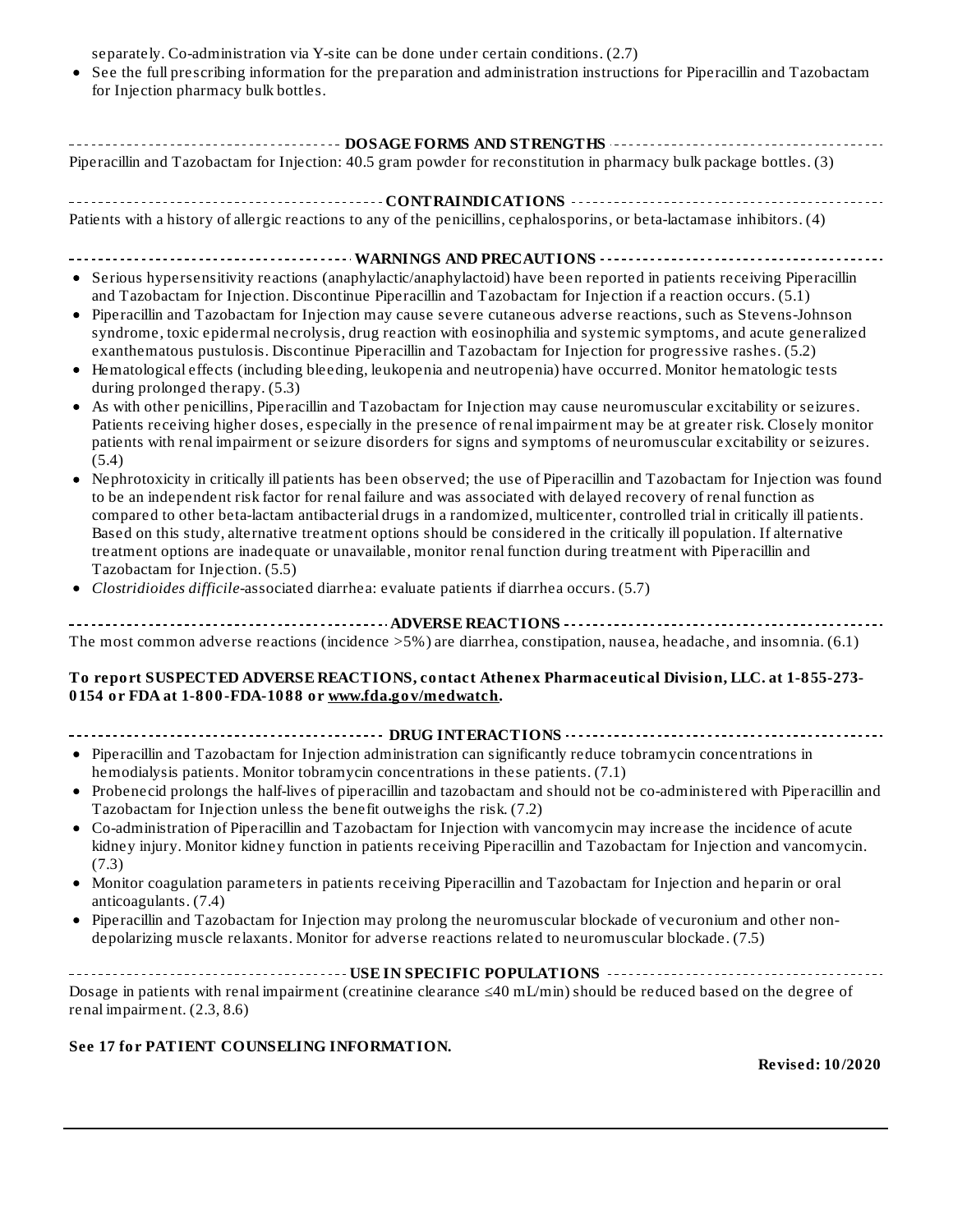#### **FULL PRESCRIBING INFORMATION: CONTENTS\* 1 INDICATIONS AND USAGE**

- 1.1 Intra-abdominal Infections
- 1.2 Nosocomial Pneumonia
- 1.3 Skin and Skin Structure Infections
- 1.4 Female Pelvic Infections
- 1.5 Community-acquired Pneumonia
- 1.6 Usage

# **2 DOSAGE AND ADMINISTRATION**

- 2.1 Dosage in Adult Patients With Indications Other Than Nosocomial Pneumonia
- 2.2 Dosage in Adult Patients With Nosocomial Pneumonia
- 2.3 Dosage in Adult Patients With Renal Impairment
- 2.4 Dosage in Pediatric Patients With Appendicitis/Peritonitis or Nosocomial Pneumonia
- 2.5 Reconstitution and Dilution of Powder Formulations
- 2.7 Compatibility with Aminoglycosides

# **3 DOSAGE FORMS AND STRENGTHS**

# **4 CONTRAINDICATIONS**

### **5 WARNINGS AND PRECAUTIONS**

- 5.1 Hypersensitivity Adverse Reactions
- 5.2 Severe Cutaneous Adverse Reactions
- 5.3 Hematologic Adverse Reactions
- 5.4 Central Nervous System Adverse Reactions
- 5.5 Nephrotoxicity in Critically Ill Patients
- 5.6 Electrolyte Effects
- 5.7 *Clostridioides difficile-*Associated Diarrhea
- 5.8 Development of Drug-Resistant Bacteria

# **6 ADVERSE REACTIONS**

- 6.1 Clinical Trials Experience
- 6.2 Postmarketing Experience
- 6.3 Additional Experience with Piperacillin

# **7 DRUG INTERACTIONS**

- 7.1 Aminoglycosides
- 7.2 Probenecid
- 7.3 Vancomycin
- 7.4 Anticoagulants
- 7.5 Vecuronium
- 7.6 Methotrexate
- 7.7 Effects on Laboratory Tests

# **8 USE IN SPECIFIC POPULATIONS**

- 8.1 Pregnancy
- 8.2 Lactation
- 8.4 Pediatric Use
- 8.5 Geriatric Use
- 8.6 Renal Impairment
- 8.7 Hepatic Impairment
- 8.8 Patients with Cystic Fibrosis

# **10 OVERDOSAGE**

# **11 DESCRIPTION**

# **12 CLINICAL PHARMACOLOGY**

- 12.1 Mechanism of Action
- 12.2 Pharmacodynamics
- 12.3 Pharmacokinetics
- 12.4 Microbiology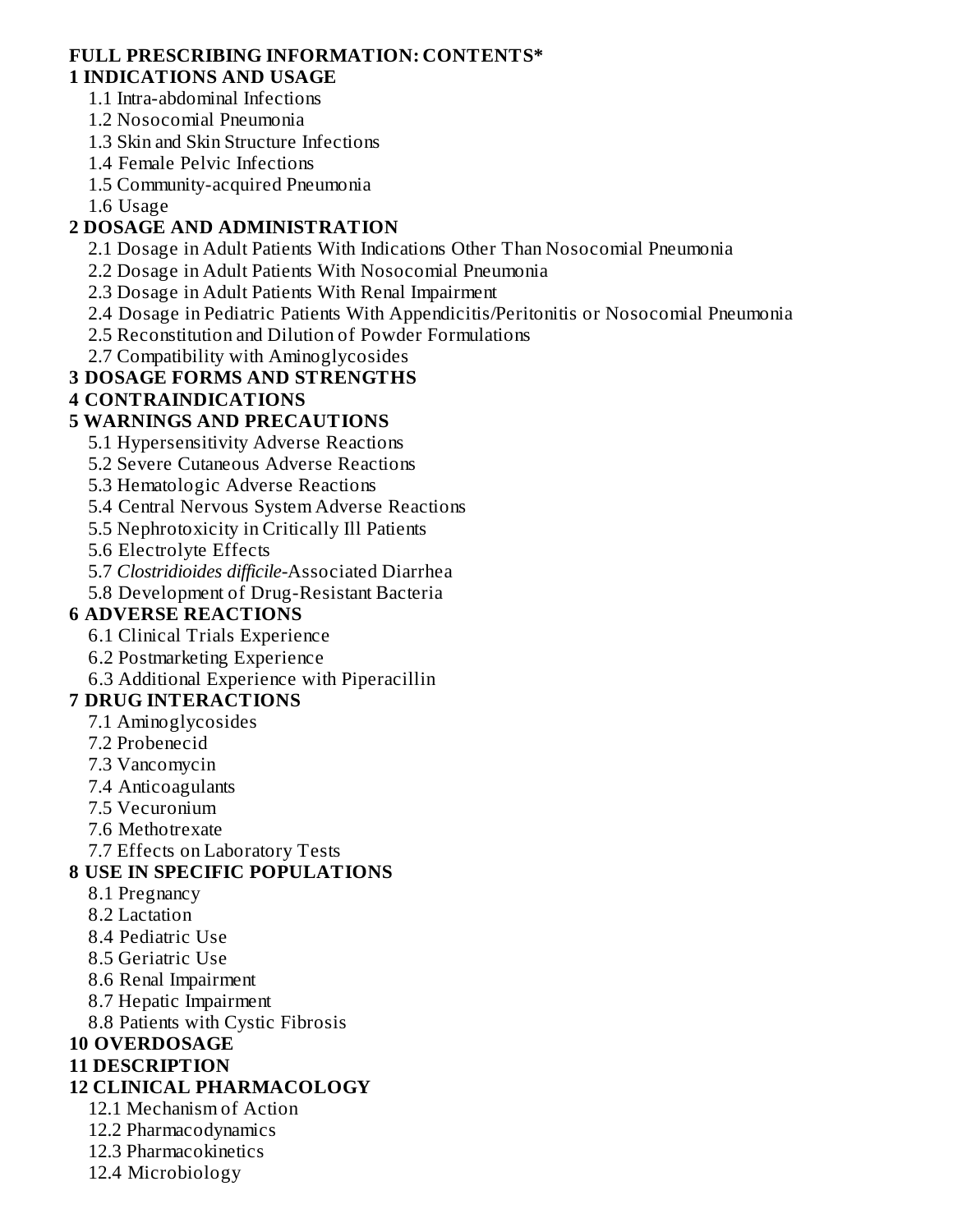### **13 NONCLINICAL TOXICOLOGY**

13.1 Carcinogenesis, Mutagenesis, Impairment of Fertility

#### **15 REFERENCES**

### **16 HOW SUPPLIED/STORAGE AND HANDLING**

#### **17 PATIENT COUNSELING INFORMATION**

\* Sections or subsections omitted from the full prescribing information are not listed.

### **FULL PRESCRIBING INFORMATION**

### **PHARMACY BULK PACKAGE - NOT FOR DIRECT**

# **INFUSION**

### **1 INDICATIONS AND USAGE**

### **1.1 Intra-abdominal Infections**

Piperacillin and tazobactam for injection, USP is indicated in adults and pediatric patients (2 months of age and older) for the treatment of appendicitis (complicated by rupture or abscess) and peritonitis caused by beta-lactamase producing isolates of *Escherichia coli* or the following members of the *Bacteroides fragilis* group: *B. fragilis, B. ovatus, B. thetaiotaomicron,* or *B. vulgatus.*

### **1.2 Nosocomial Pneumonia**

Piperacillin and tazobactam for injection, USP is indicated in adults and pediatric patients (2 months of age and older) for the treatment of nosocomial pneumonia (moderate to severe) caused by betalactamase producing isolates of *Staphylococcus* aureus and by piperacillin/tazobactam-susceptible *Acinetobacter baumannii*, *Haemophilus influenzae*, *Klebsiella pneumoniae*, and *Pseudomonas aeruginosa* (Nosocomial pneumonia caused by *P. aeruginosa* should be treated in combination with an aminoglycoside) *[see Dosage and Administration (2)]*.

### **1.3 Skin and Skin Structure Infections**

Piperacillin and tazobactam for injection, USP is indicated in adults for the treatment of uncomplicated and complicated skin and skin structure infections, including cellulitis, cutaneous abscesses and ischemic/diabetic foot infections caused by beta-lactamase producing isolates of *Staphylococcus aureus.*

# **1.4 Female Pelvic Infections**

Piperacillin and tazobactam for injection, USP is indicated in adults for the treatment of postpartum endometritis or pelvic inflammatory disease caused by beta-lactamase producing isolates of *Escherichia coli.*

### **1.5 Community-acquired Pneumonia**

Piperacillin and tazobactam for injection, USP is indicated in adults for the treatment of communityacquired pneumonia (moderate severity only) caused by beta-lactamase producing isolates of *Haemophilus influenzae.*

### **1.6 Usage**

To reduce the development of drug-resistant bacteria and maintain the effectiveness of piperacillin and tazobactam for injection, USP and other antibacterial drugs, piperacillin and tazobactam for injection, USP should be used only to treat or prevent infections that are proven or strongly suspected to be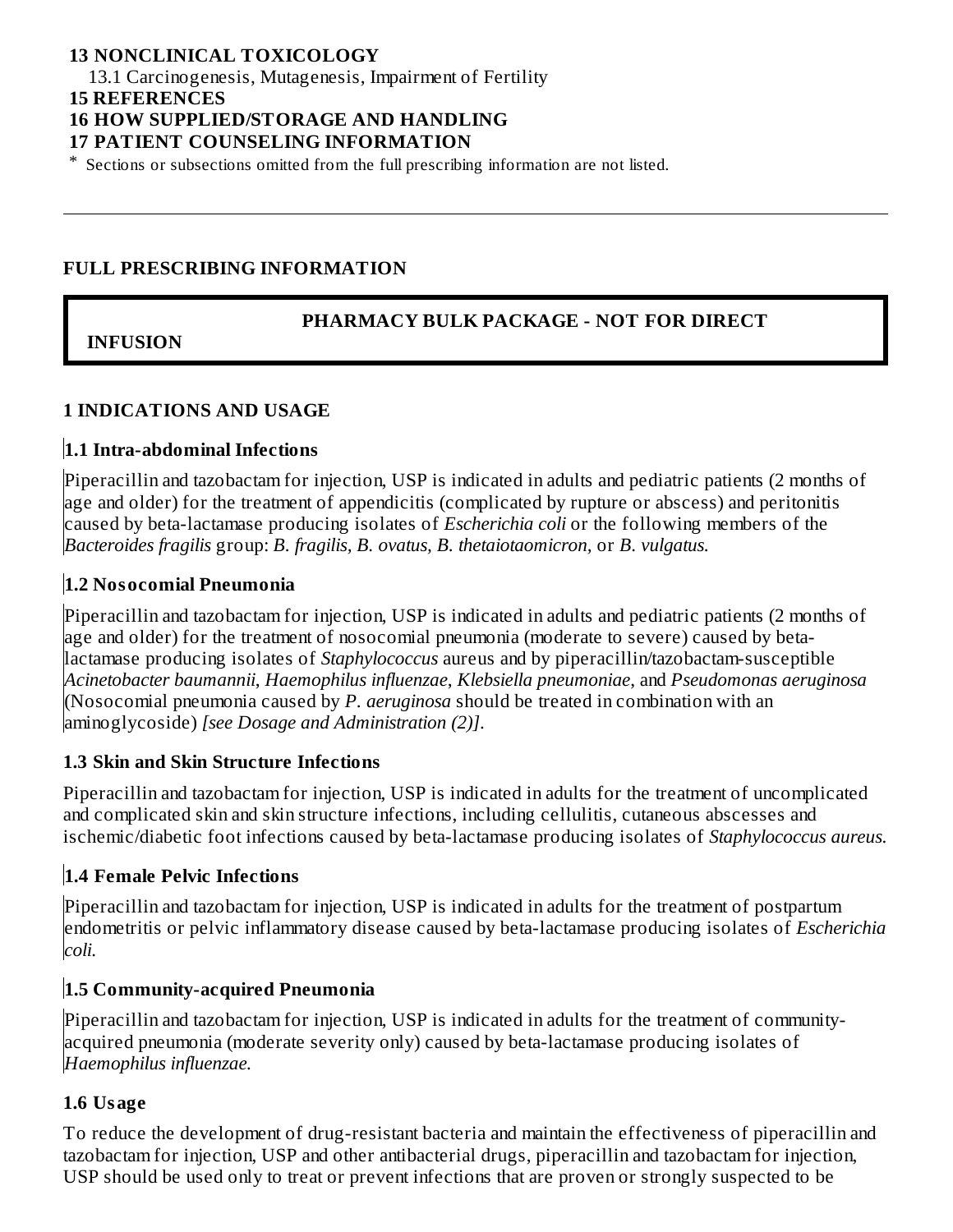caused by bacteria. When culture and susceptibility information are available, they should be considered in selecting or modifying antibacterial therapy. In the absence of such data, local epidemiology and susceptibility patterns may contribute to the empiric selection of therapy.

# **2 DOSAGE AND ADMINISTRATION**

# **2.1 Dosage in Adult Patients With Indications Other Than Nosocomial Pneumonia**

The usual total daily dosage of piperacillin and tazobactam for injection for adult patients with indications other than nosocomial pneumonia is 3.375 g every six hours [totaling 13.5 g (12 g piperacillin/1.5 g tazobactam)], to be administered by intravenous infusion over 30 minutes. The usual duration of piperacillin and tazobactam for injection treatment is from 7 to 10 days.

# **2.2 Dosage in Adult Patients With Nosocomial Pneumonia**

Initial presumptive treatment of adult patients with nosocomial pneumonia should start with piperacillin and tazobactam for injection at a dosage of 4.5 g every six hours plus an aminoglycoside, [totaling 18.0 g (16.0 g piperacillin/2.0 g tazobactam)], administered by intravenous infusion over 30 minutes. The recommended duration of piperacillin and tazobactam for injection treatment for nosocomial pneumonia is 7 to 14 days. Treatment with the aminoglycoside should be continued in patients from whom *P. aeruginosa* is isolated.

# **2.3 Dosage in Adult Patients With Renal Impairment**

In adult patients with renal impairment (creatinine clearance  $\leq 40$  mL/min) and dialysis patients (hemodialysis and CAPD), the intravenous dose of piperacillin and tazobactam for injection should be reduced based on the degree of renal impairment. The recommended daily dosage of piperacillin and tazobactam for injection for patients with renal impairment administered by intravenous infusion over 30 minutes is described in Table 1.

| Creatinine clearance,<br>mL/min | <b>All Indications</b><br>(except nosocomial pneumonia) | <b>Nosocomial</b><br>Pneumonia |  |
|---------------------------------|---------------------------------------------------------|--------------------------------|--|
| Greater than 40 mL/min          | 3.375 every 6 hours                                     | 4.5 every 6 hours              |  |
| 20 to 40 mL/min*                | 2.25 every 6 hours                                      | 3.375 every 6 hours            |  |
| Less than 20 $mL/min*$          | 2.25 every 8 hours                                      | 2.25 every 6 hours             |  |
| Hemodialysis**                  | 2.25 every 12 hours                                     | 2.25 every 8 hours             |  |
| CAPD                            | 2.25 every 12 hours                                     | 2.25 every 8 hours             |  |

# **Table 1: Recommended Dosage of Piperacillin and Tazobactam for Injection in Patients with Normal Renal Function and Renal Impairment (As total grams piperacillin/tazobactam) #**

Administer piperacillin and tazobactam for injection by intravenous infusion over 30 minutes. #

\* Creatinine clearance for patients not receiving hemodialysis

\*\* 0.75 g (0.67 g piperacillin/0.08 g tazobactam) should be administered following each hemodialysis session on hemodialysis days

For patients on hemodialysis, the maximum dose is 2.25 g every twelve hours for all indications other than nosocomial pneumonia and 2.25 g every eight hours for nosocomial pneumonia. Since hemodialysis removes 30% to 40% of the administered dose, an additional dose of 0.75 g piperacillin and tazobactam for injection (0.67 g piperacillin/0.08 g tazobactam) should be administered following each dialysis period on hemodialysis days. No additional dosage of piperacillin and tazobactam for injection is necessary for CAPD patients.

# **2.4 Dosage in Pediatric Patients With Appendicitis/Peritonitis or Nosocomial Pneumonia**

The recommended dosage for pediatric patients with appendicitis and/or peritonitis or nosocomial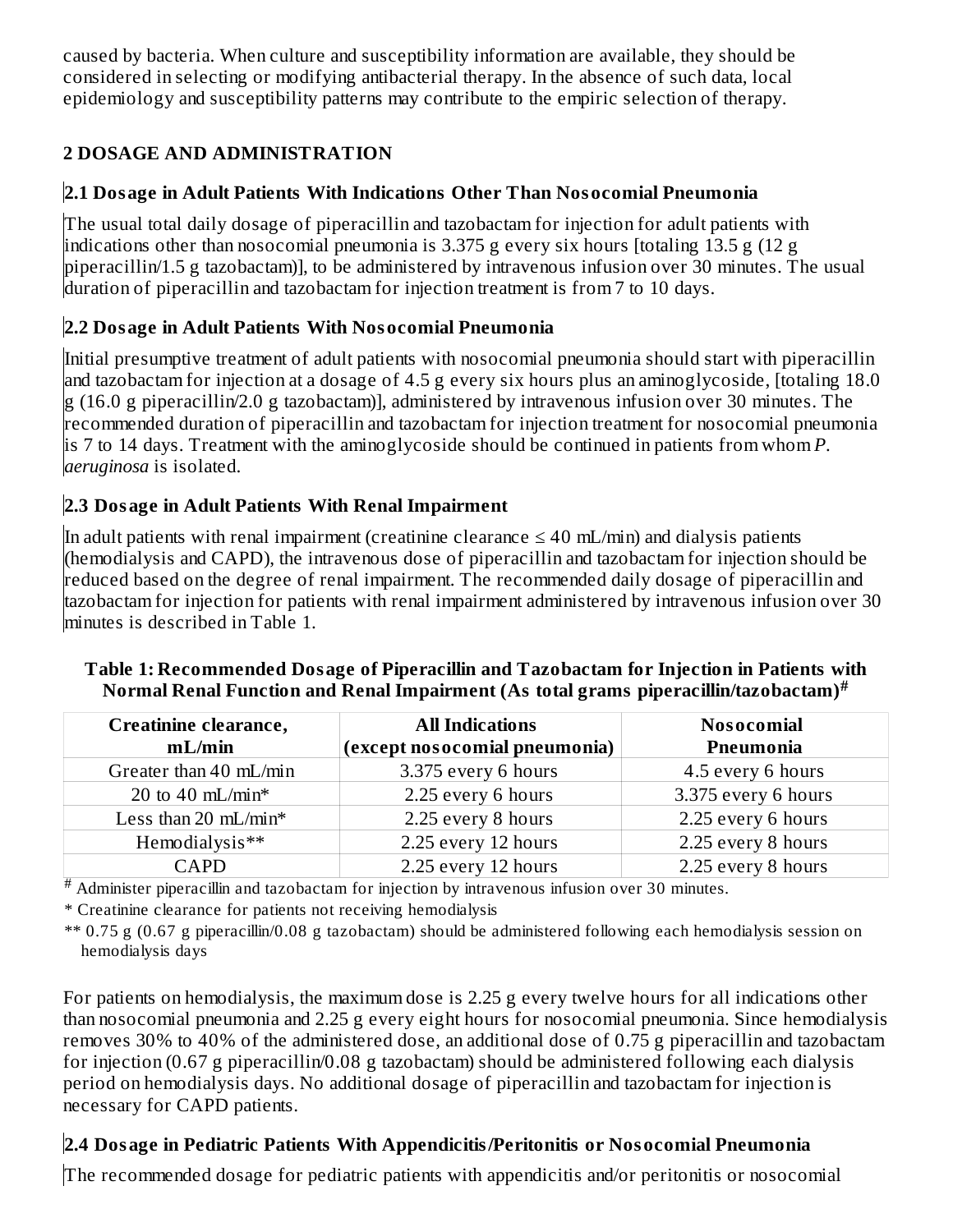pneumonia aged 2 months of age and older, weighing up to 40 kg, and with normal renal function, is described in Table 2 *[see Use in Specific Populations (8.4) and Clinical Pharmacology (12.3)].*

### **Table 2: Recommended Dosage of Piperacillin and Tazobactam for Injection in Pediatric Patients 2 Months of Age and Older, Weighing Up to 40 kg, and With Normal Renal Function #**

| Age         | <b>Appendicitis and/or Peritonitis</b>                     | <b>Nosocomial Pneumonia</b>                                |
|-------------|------------------------------------------------------------|------------------------------------------------------------|
|             | $90 \text{ mg/kg}$                                         | $90 \text{ mg/kg}$                                         |
| 2 months to |                                                            |                                                            |
| 9 months    | (80 mg piperacillin/10 mg tazobactam)                      | (80 mg piperacillin/10 mg tazobactam)                      |
|             | every 8 (eight) hours                                      | every 6 (six) hours                                        |
| Older       | $112.5$ mg/kg                                              | $112.5 \text{ mg/kg}$                                      |
| than 9      |                                                            |                                                            |
| months      | $(100 \text{ mg piperacillin}/12.5 \text{ mg taxobactam})$ | $(100 \text{ mg piperacillin}/12.5 \text{ mg taxobactam})$ |
| of age      | every 8 (eight) hours                                      | every 6 (six) hours                                        |

Administer of piperacillin and tazobactam for injection by intravenous infusion over 30 minutes **#**

Pediatric patients weighing over 40 kg and with normal renal function should receive the adult dose *[see Dosage and Administration (2.1, 2.2)]*.

Dosage of piperacillin and tazobactam for injection in pediatric patients with renal impairment has not been determined.

# **2.5 Reconstitution and Dilution of Powder Formulations**

### **Pharmacy Bulk Package Bottles**

Reconstituted stock solution must be transferred and further diluted for intravenous infusion.

The pharmacy bulk package bottle is for use in a hospital pharmacy admixture service only under a laminar flow hood. After reconstitution, entry into the bottle must be made with a sterile transfer set or other sterile dispensing device, and contents should be dispensed as aliquots into intravenous solution using aseptic technique. Use entire contents of pharmacy bulk package bottle promptly. Discard unused portion after 24 hours if stored at room temperature 20°C to 25°C (68°F to 77°F), or after 48 hours if stored at refrigerated temperature  $2^{\circ}$ C to  $8^{\circ}$ C (36 $^{\circ}$ F to 46 $^{\circ}$ F).

Reconstitute the pharmacy bulk package bottle with exactly 152 mL of a compatible reconstitution diluent, listed below, to a concentration of 200 mg/mL of piperacillin and 25 mg/mL of tazobactam. Shake well until dissolved. Parenteral drug products should be inspected visually for particulate matter and discoloration prior to and during administration whenever solution and container permit.

# Compatible Reconstitution Diluents for Pharmacy Bulk Bottles

0.9% sodium chloride for injection

Sterile water for injection

Dextrose 5%

Bacteriostatic saline/parabens

Bacteriostatic water/parabens

Bacteriostatic saline/benzyl alcohol

Bacteriostatic water/benzyl alcohol

Reconstituted piperacillin and tazobactam for injection solutions should be further diluted (recommended volume per dose of 50 mL to 150 mL) in a compatible intravenous solution listed below. Administer by infusion over a period of at least 30 minutes. During the infusion it is desirable to discontinue the primary infusion solution.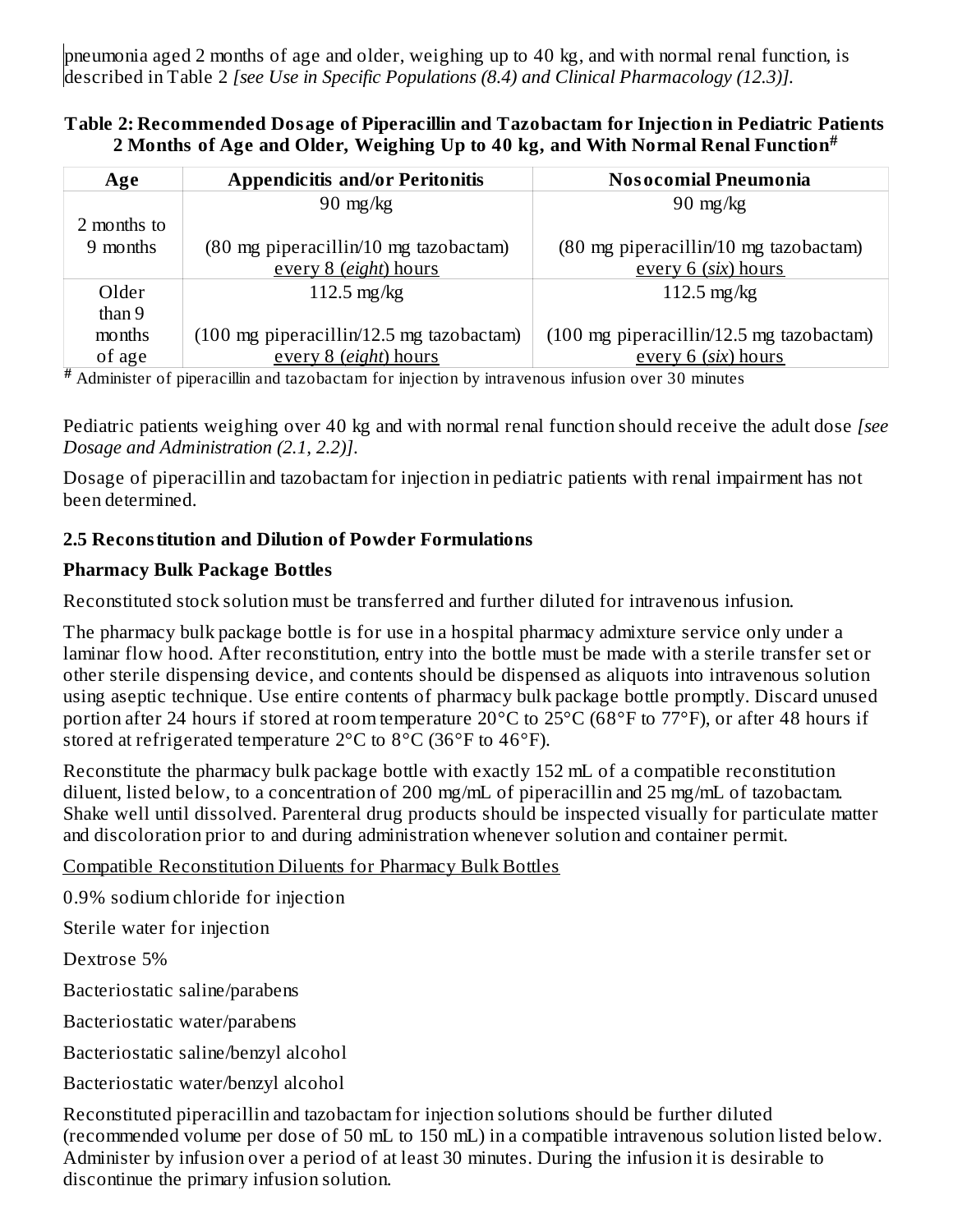# Compatible Intravenous Solutions for Pharmacy Bulk Bottles

0.9% sodium chloride for injection

discontinue the primary infusion solution.

Sterile water for injection ‡

Dextran 6% in saline

Dextrose 5%

# **Lactated ringer's solution is not compatible with Piperacillin and Tazobactam for Injection.**

 $^\ddag$  Maximum recommended volume per dose of sterile water for injection is 50 mL.

Piperacillin and tazobactam for injection should not be mixed with other drugs in a syringe or infusion bottle since compatibility has not been established.

Piperacillin and tazobactam for injection is not chemically stable in solutions that contain only sodium bicarbonate and solutions that significantly alter the pH.

Piperacillin and tazobactam for injection should not be added to blood products or albumin hydrolysates. Parenteral drug products should be inspected visually for particulate matter or discoloration prior to administration, whenever solution and container permit.

# Stability of Piperacillin and Tazobactam for Injection Powder Formulations Following Reconstitution

Piperacillin and tazobactam for injection reconstituted from pharmacy bulk package bottles is stable in glass and plastic containers (plastic syringes, I.V. bags and tubing) when used with compatible diluents. The pharmacy bulk package bottle should **NOT** be frozen after reconstitution. Discard unused portions after storage for 24 hours at room temperature or after storage for 48 hours at refrigerated temperature  $2^{\circ}$ C to  $8^{\circ}$ C (36 $^{\circ}$ F to 46 $^{\circ}$ F).

Pharmacy bulk package bottles should be used immediately after reconstitution. Discard any unused portion after 24 hours if stored at room temperature 20°C to 25°C (68°F to 77°F), or after 48 hours if stored at refrigerated temperature 2°C to 8°C (36°F to 46°F). Pharmacy bulk package bottles should not be frozen after reconstitution.

Stability studies in the I.V. bags have demonstrated chemical stability (potency, pH of reconstituted solution and clarity of solution) for up to 24 hours at room temperature and up to one week at refrigerated temperature. Piperacillin and tazobactam for injection contains no preservatives. Appropriate consideration of aseptic technique should be used.

Piperacillin and tazobactam for injection reconstituted from pharmacy bulk package bottles can be used in ambulatory intravenous infusion pumps. Stability of piperacillin and tazobactam for injection in an ambulatory intravenous infusion pump has been demonstrated for a period of 12 hours at room temperature. Each dose was reconstituted and diluted to a volume of 37.5 mL or 25 mL. One-day supplies of dosing solution were aseptically transferred into the medication reservoir (I.V. bags or cartridge). The reservoir was fitted to a preprogrammed ambulatory intravenous infusion pump per the manufacturer's instructions. Stability of piperacillin and tazobactam for injection is not affected when administered using an ambulatory intravenous infusion pump.

# **2.7 Compatibility with Aminoglycosides**

Due to the *in vitro* inactivation of aminoglycosides by piperacillin, piperacillin and tazobactam for injection and aminoglycosides are recommended for separate administration. Piperacillin and tazobactam for injection and aminoglycosides should be reconstituted, diluted, and administered separately when concomitant therapy with aminoglycosides is indicated *[see Drug Interactions (7.1)].*

In circumstances where co-administration via Y-site is necessary, piperacillin and tazobactam is compatible for simultaneous co-administration via Y-site infusion only with the following aminoglycosides under the following conditions: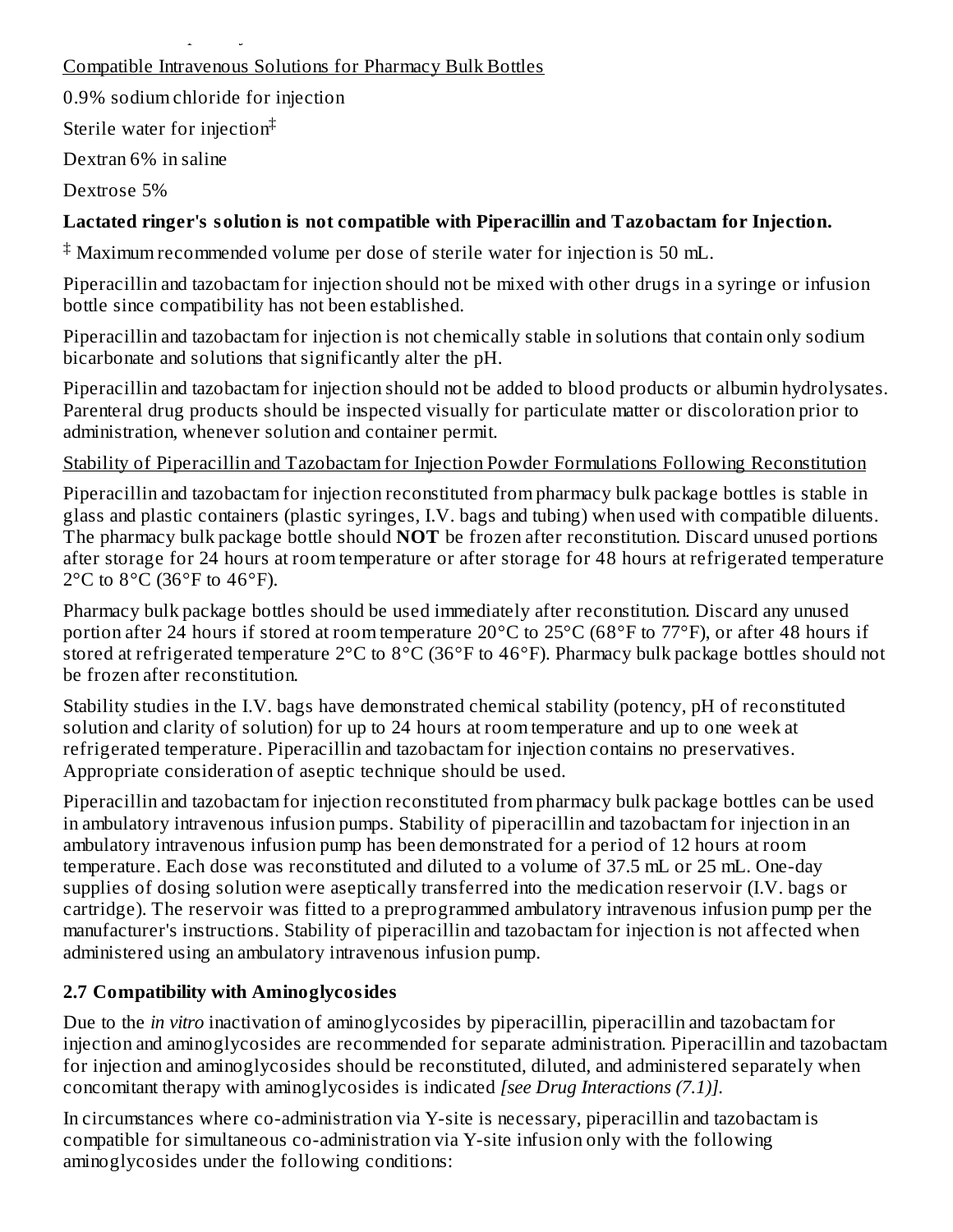| Aminoglycoside | <b>Piperacillin and</b><br><b>Tazobactam</b><br>Dose (grams) | <b>Piperacillin and</b><br><b>Tazobactam</b><br><b>Diluent Volume (mL)</b> | Aminoglycoside<br>Concentration<br>Range <sup>a</sup> (mg/mL) | Acceptable<br><b>Diluents</b>             |
|----------------|--------------------------------------------------------------|----------------------------------------------------------------------------|---------------------------------------------------------------|-------------------------------------------|
| Amikacin       | 2.25<br>3.375<br>4.5                                         | 50<br>100<br>150                                                           | $1.75 - 7.5$                                                  | 0.9% sodium<br>chloride or<br>5% dextrose |
| Gentamicin     | 2.25<br>3.375                                                | 50<br>100                                                                  | $0.7 - 3.32$                                                  | $0.9\%$ sodium<br>chloride or             |
|                | 4.5                                                          | 150                                                                        |                                                               | 5% dextrose                               |

### **Table 3: Compatibility with Aminoglycosides**

<sup>a</sup> The concentration ranges in Table 3 are based on administration of the aminoglycoside in divided doses (10 to 15 mg/kg/day in two daily doses for amikacin and 3 to 5 mg/kg/day in three daily doses for gentamicin). Administration of amikacin or gentamicin in a single daily dose or in doses exceeding those stated above via Ysite with piperacillin and tazobactam has not been evaluated. See package insert for each aminoglycoside for complete Dosage and Administration instructions.

Only the concentration and diluents for amikacin or gentamicin with the dosages of piperacillin and tazobactam listed above have been established as compatible for co-administration via Y-site infusion. Simultaneous co-administration via Y-site infusion in any manner other than listed above may result in inactivation of the aminoglycoside by piperacillin and tazobactam.

Piperacillin and tazobactam for injection is not compatible with tobramycin for simultaneous coadministration via Y-site infusion. Compatibility of piperacillin and tazobactam for injection with other aminoglycosides has not been established.

Parenteral drug products should be inspected visually for particulate matter and discoloration prior to administration, whenever solution and container permit.

# **3 DOSAGE FORMS AND STRENGTHS**

Piperacillin and Tazobactam for Injection, USP is supplied as a white to off-white powder in bottles of the following size:

Each Piperacillin and Tazobactam for Injection, USP 40.5 gram pharmacy bulk bottle contains piperacillin sodium equivalent to 36 grams of piperacillin and tazobactam sodium equivalent to 4.5 grams tazobactam.

# **4 CONTRAINDICATIONS**

Piperacillin and tazobactam for injection is contraindicated in patients with a history of allergic reactions to any of the penicillins, cephalosporins, or beta-lactamase inhibitors.

# **5 WARNINGS AND PRECAUTIONS**

# **5.1 Hypers ensitivity Advers e Reactions**

Serious and occasionally fatal hypersensitivity (anaphylactic/anaphylactoid) reactions (including shock) have been reported in patients receiving therapy with piperacillin and tazobactam for injection. These reactions are more likely to occur in individuals with a history of penicillin, cephalosporin, or carbapenem hypersensitivity or a history of sensitivity to multiple allergens. Before initiating therapy with piperacillin and tazobactam for injection, careful inquiry should be made concerning previous hypersensitivity reactions. If an allergic reaction occurs, piperacillin and tazobactam for injection should be discontinued and appropriate therapy instituted.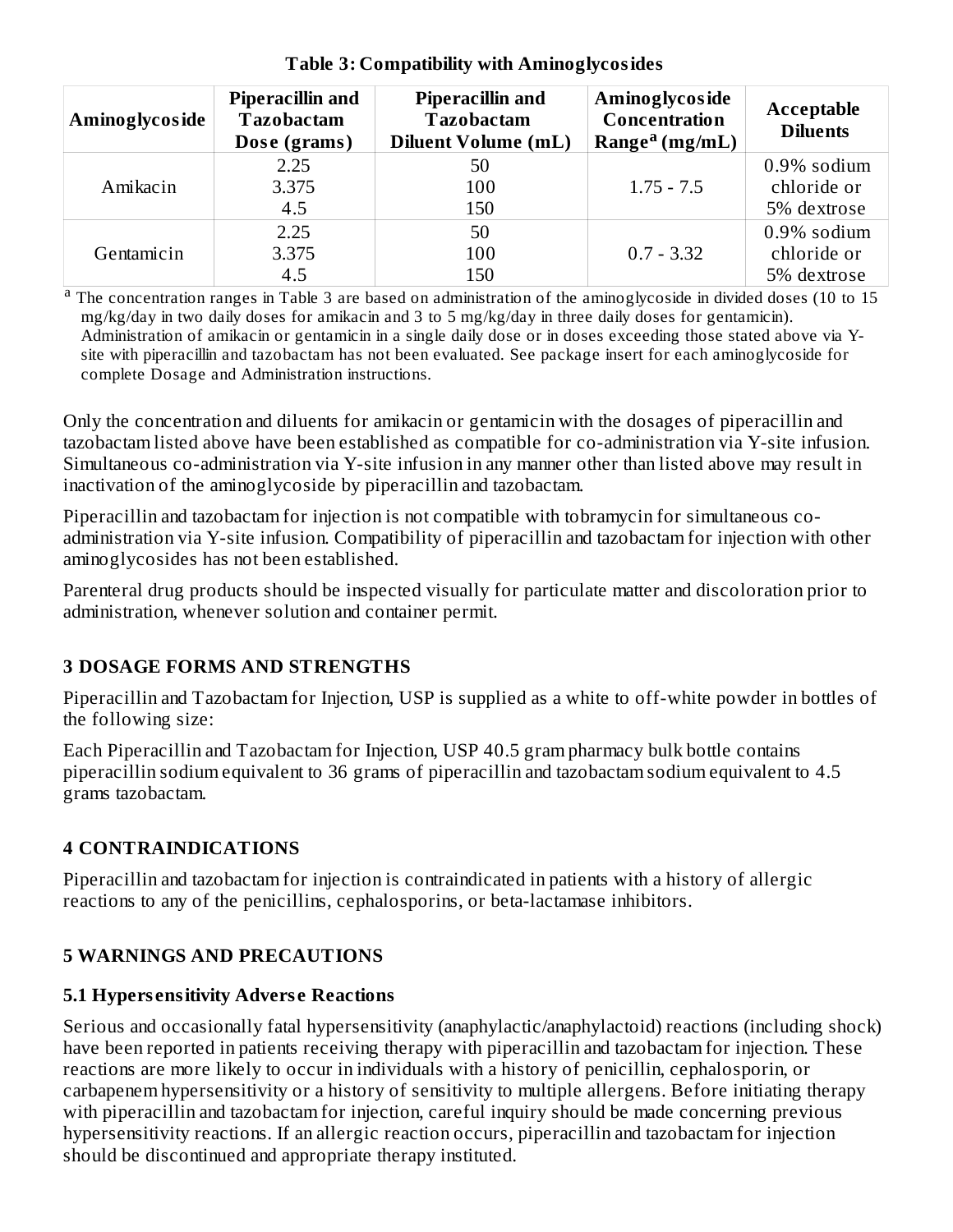# **5.2 Severe Cutaneous Advers e Reactions**

Piperacillin and tazobactam for injection may cause severe cutaneous adverse reactions, such as Stevens-Johnson syndrome, toxic epidermal necrolysis, drug reaction with eosinophilia and systemic symptoms, and acute generalized exanthematous pustulosis. If patients develop a skin rash they should be monitored closely and piperacillin and tazobactam for injection discontinued if lesions progress.

# **5.3 Hematologic Advers e Reactions**

Bleeding manifestations have occurred in some patients receiving beta-lactam drugs, including piperacillin. These reactions have sometimes been associated with abnormalities of coagulation tests such as clotting time, platelet aggregation and prothrombin time, and are more likely to occur in patients with renal failure. If bleeding manifestations occur, piperacillin and tazobactam for injection should be discontinued and appropriate therapy instituted.

The leukopenia/neutropenia associated with piperacillin and tazobactam for injection administration appears to be reversible and most frequently associated with prolonged administration.

Periodic assessment of hematopoietic function should be performed, especially with prolonged therapy, i.e.,  $\geq 21$  days *[see Adverse Reactions (6.1)]*.

# **5.4 Central Nervous System Advers e Reactions**

As with other penicillins, piperacillin and tazobactam for injection may cause neuromuscular excitability or seizures. Patients receiving higher doses, especially patients with renal impairment may be at greater risk for central nervous system adverse reactions. Closely monitor patients with renal impairment or seizure disorders for signs and symptoms of neuromuscular excitability or seizures *[see Adverse Reactions (6.2)]*.

# **5.5 Nephrotoxicity in Critically Ill Patients**

The use of piperacillin and tazobactam for injection was found to be an independent risk factor for renal failure and was associated with delayed recovery of renal function as compared to other beta-lactam antibacterial drugs in a randomized, multicenter, controlled trial in critically ill patients *[see Adverse Reactions (6.1)].* Based on this study, alternative treatment options should be considered in the critically ill population. If alternative treatment options are inadequate or unavailable, monitor renal function during treatment with piperacillin and tazobactam for injection *[see Dosage and Administration (2.3)].*

Combined use of piperacillin/tazobactam and vancomycin may be associated with an increased incidence of acute kidney injury *[see Drug Interactions (7.3)].*

# **5.6 Electrolyte Effects**

Piperacillin and tazobactam for injection contains a total of 2.35 mEq (54 mg) of  $\rm Na^+$  (sodium) per gram of piperacillin in the combination product. This should be considered when treating patients requiring restricted salt intake. Periodic electrolyte determinations should be performed in patients with low potassium reserves, and the possibility of hypokalemia should be kept in mind with patients who have potentially low potassium reserves and who are receiving cytotoxic therapy or diuretics.

# **5.7** *Clostridioides difficile-***Associated Diarrhea**

*Clostridioides difficile-*associated diarrhea (CDAD) has been reported with use of nearly all antibacterial agents, including piperacillin and tazobactam for injection, and may range in severity from mild diarrhea to fatal colitis. Treatment with antibacterial agents alters the normal flora of the colon leading to overgrowth of *C. difficile.*

*C. difficile* produces toxins A and B which contribute to the development of CDAD. Hypertoxin producing strains of *C. difficile* cause increased morbidity and mortality, as these infections can be refractory to antimicrobial therapy and may require colectomy. CDAD must be considered in all patients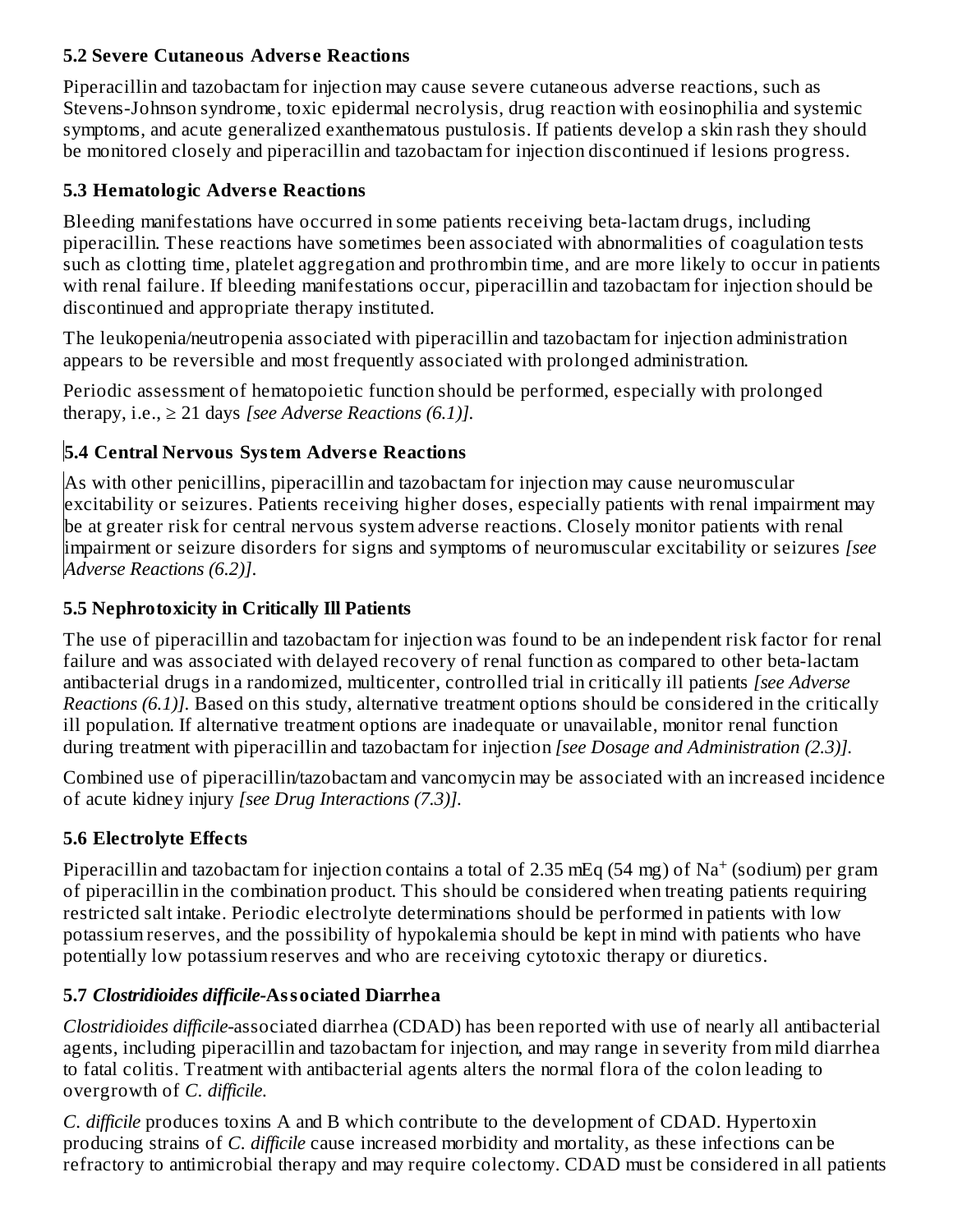who present with diarrhea following antibacterial drug use. Careful medical history is necessary since CDAD has been reported to occur over two months after the administration of antibacterial agents.

If CDAD is suspected or confirmed, ongoing antibacterial drug use not directed against *C. difficile* may need to be discontinued. Appropriate fluid and electrolyte management, protein supplementation, antibacterial treatment of *C. difficile,* and surgical evaluation should be instituted as clinically indicated.

### **5.8 Development of Drug-Resistant Bacteria**

Prescribing piperacillin and tazobactam for injection in the absence of a proven or strongly suspected bacterial infection is unlikely to provide benefit to the patient and increases the risk of development of drug-resistant bacteria.

### **6 ADVERSE REACTIONS**

### **6.1 Clinical Trials Experience**

Because clinical trials are conducted under widely varying conditions, adverse reaction rates observed in the clinical trials of a drug cannot be directly compared to rates in the clinical trials of another drug and may not reflect the rates observed in practice.

#### Clinical Trials in Adult Patients

During the initial clinical investigations, 2621 patients worldwide were treated with piperacillin and tazobactam for injection in phase 3 trials. In the key North American monotherapy clinical trials (n=830 patients), 90% of the adverse events reported were mild to moderate in severity and transient in nature. However, in 3.2% of the patients treated worldwide, piperacillin and tazobactam for injection was discontinued because of adverse events primarily involving the skin (1.3%), including rash and pruritus; the gastrointestinal system (0.9%), including diarrhea, nausea, and vomiting; and allergic reactions  $(0.5\%)$ .

# **Table 4: Advers e Reactions from Piperacillin and Tazobactam for Injection Monotherapy Clinical Trials**

| <b>System Organ Class</b>                            |
|------------------------------------------------------|
| <b>Adverse Reaction</b>                              |
| <b>Gas trointes tinal dis orders</b>                 |
| Diarrhea $(11.3%)$                                   |
| Constipation (7.7%)                                  |
| Nausea (6.9%)                                        |
| Vomiting $(3.3%)$                                    |
| Dyspepsia (3.3%)                                     |
| Abdominal pain (1.3%)                                |
| General disorders and administration site conditions |
| Fever (2.4%)                                         |
| Injection site reaction $(\leq 1\%)$                 |
| Rigors $(≤1%)$                                       |
| Immune system disorders                              |
| Anaphylaxis $(≤1%)$                                  |
| Infections and infestations                          |
| Candidiasis (1.6%)                                   |
| Pseudomembranous colitis $(≤1%)$                     |
| Metabolism and nutrition disorders                   |
| Hypoglycemia $(\leq 1\%)$                            |
| Musculos keletal and connective tissue disorders     |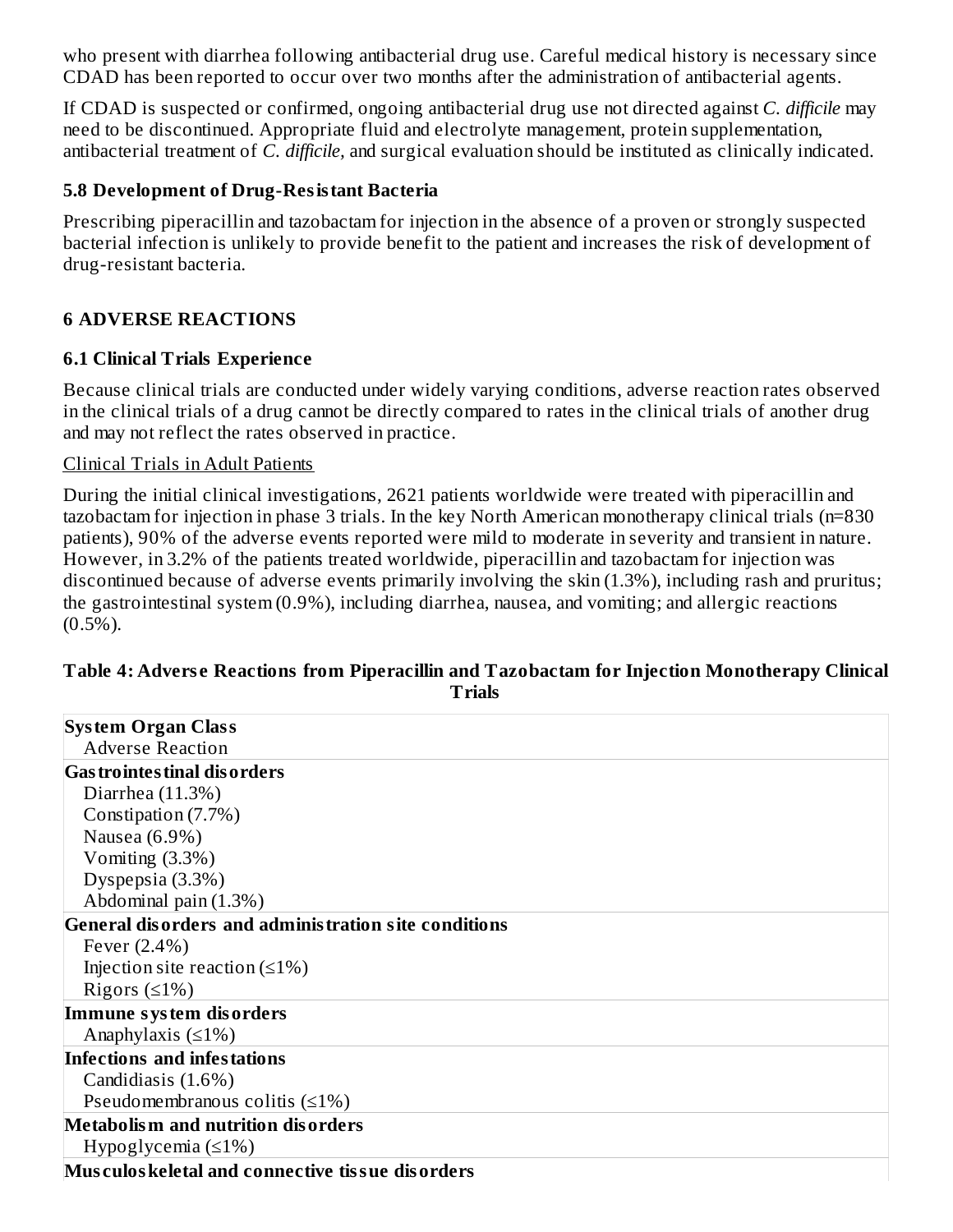| Myalgia $(≤1%)$                                               |
|---------------------------------------------------------------|
| Arthralgia $(≤1%)$                                            |
| Nervous system disorders                                      |
| Headache (7.7%)                                               |
| <b>Psychiatric disorders</b>                                  |
| Insomnia $(6.6\%)$                                            |
| Skin and subcutaneous tissue disorders                        |
| Rash (4.2%, including maculopapular, bullous, and urticarial) |
| Pruritus $(3.1\%)$                                            |
| Purpura $(≤1%)$                                               |
| Vascular disorders                                            |
| Phlebitis $(1.3%)$                                            |
| Thrombophlebitis $(\leq 1\%)$                                 |
| Hypotension $(\leq 1\%)$                                      |
| Flushing $(≤1%)$                                              |
| Respiratory, thoracic and mediastinal disorders               |
| Epistaxis $(≤1%)$                                             |

#### Nosocomial Pneumonia Trials

Two trials of nosocomial lower respiratory tract infections were conducted. In one study, 222 patients were treated with piperacillin and tazobactam for injection in a dosing regimen of 4.5 g every 6 hours in combination with an aminoglycoside and 215 patients were treated with imipenem/cilastatin (500 mg/500 mg every 6 hours) in combination with an aminoglycoside. In this trial, treatment-emergent adverse events were reported by 402 patients, 204 (91.9%) in the piperacillin/tazobactam group and 198 (92.1%) in the imipenem/cilastatin group. Twenty-five (11.0%) patients in the piperacillin/tazobactam group and 14 (6.5%) in the imipenem/cilastatin group ( $p > 0.05$ ) discontinued treatment due to an adverse event.

The second trial used a dosing regimen of 3.375 g given every 4 hours with an aminoglycoside.

### **Table 5: Advers e Reactions from Piperacillin and Tazobactam for Injection Plus Aminoglycoside Clinical Trials a**

| <b>System Organ Class</b>                            |
|------------------------------------------------------|
| <b>Adverse Reaction</b>                              |
| <b>Blood and lymphatic system disorders</b>          |
| Thrombocythemia (1.4%)                               |
| Anemia $(≤1%)$                                       |
| Thrombocytopenia $(\leq 1\%)$                        |
| Eosinophilia $(≤1%)$                                 |
| <b>Gas trointes tinal dis orders</b>                 |
| Diarrhea (20%)                                       |
| Constipation (8.4%)                                  |
| Nausea (5.8%)                                        |
| Vomiting $(2.7%)$                                    |
| Dyspepsia (1.9%)                                     |
| Abdominal pain (1.8%)                                |
| Stomatitis $(≤1%)$                                   |
| General disorders and administration site conditions |
| Fever (3.2%)                                         |
| Injection site reaction $(\leq 1\%)$                 |
| <b>Infections and infestations</b>                   |
| Oral candidiasis (3.9%)                              |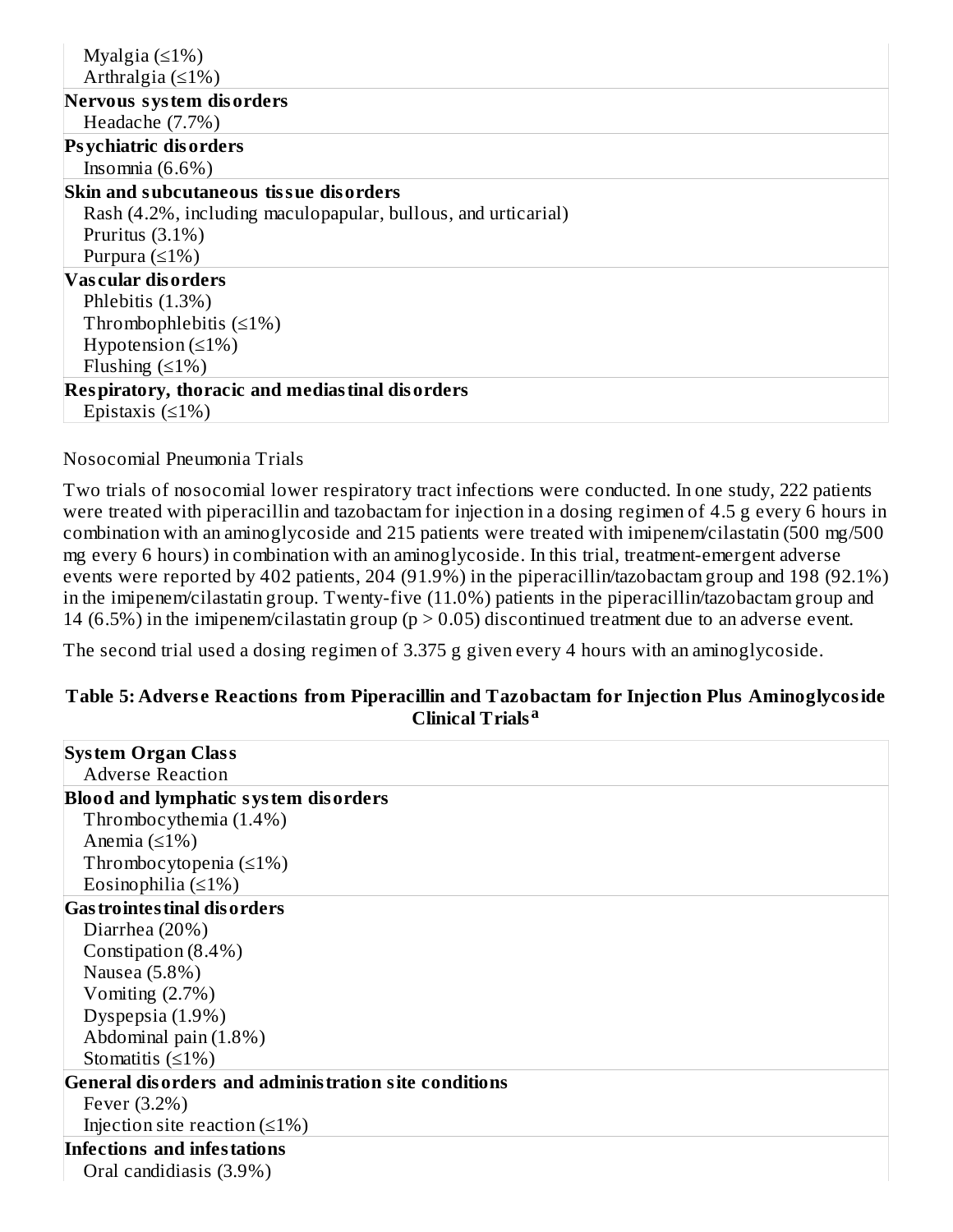| Candidiasis (1.8%)                                |
|---------------------------------------------------|
| <b>Investigations</b>                             |
| BUN increased (1.8%)                              |
| Blood creatinine increased (1.8%)                 |
| Liver function test abnormal (1.4%)               |
| Alkaline phosphatase increased $(\leq 1\%)$       |
| Aspartate aminotransferase increased $(\leq 1\%)$ |
| Alanine aminotransferase increased $(\leq 1\%)$   |
| <b>Metabolism and nutrition disorders</b>         |
| Hypoglycemia $(\leq 1\%)$                         |
| Hypokalemia $(\leq 1\%)$                          |
| Nervous system disorders                          |
| Headache (4.5%)                                   |
| <b>Psychiatric disorders</b>                      |
| Insomnia $(4.5\%)$                                |
| <b>Renal and urinary disorders</b>                |
| Renal failure $(≤1%)$                             |
| Skin and subcutaneous tissue disorders            |
| Rash (3.9%)                                       |
| Pruritus $(3.2\%)$                                |
| <b>Vascular disorders</b>                         |
| Thrombophlebitis (1.3%)                           |
| Hypotension (1.3%)                                |

<sup>a</sup> For adverse drug reactions that appeared in both studies the higher frequency is presented.

Other Trials - Nephrotoxicity

In a randomized, multicenter, controlled trial in 1200 adult critically ill patients, piperacillin/tazobactam was found to be a risk factor for renal failure (odds ratio 1.7, 95% CI 1.18 to 2.43), and associated with delayed recovery of renal function as compared to other beta-lactam antibacterial drugs *[see Warnings* 1*and Precautions (5.5)].*

Adverse Laboratory Changes (Seen During Clinical Trials)

Of the trials reported, including that of nosocomial lower respiratory tract infections in which a higher dose of piperacillin and tazobactam for injection was used in combination with an aminoglycoside, changes in laboratory parameters include:

*Hematologic*—decreases in hemoglobin and hematocrit, thrombocytopenia, increases in platelet count, eosinophilia, leukopenia, neutropenia. These patients were withdrawn from therapy; some had accompanying systemic symptoms (e.g., fever, rigors, chills)

*Coagulation*—positive direct Coombs' test, prolonged prothrombin time, prolonged partial thromboplastin time

*Hepatic*—transient elevations of AST (SGOT), ALT (SGPT), alkaline phosphatase, bilirubin

*Renal*—increases in serum creatinine, blood urea nitrogen

Additional laboratory events include abnormalities in electrolytes (i.e., increases and decreases in sodium, potassium, and calcium), hyperglycemia, decreases in total protein or albumin, blood glucose decreased, gamma-glutamyltransferase increased, hypokalemia, and bleeding time prolonged.

Clinical Trials in Pediatric Patients

Clinical studies of piperacillin and tazobactam for injection in pediatric patients suggest a similar safety profile to that seen in adults.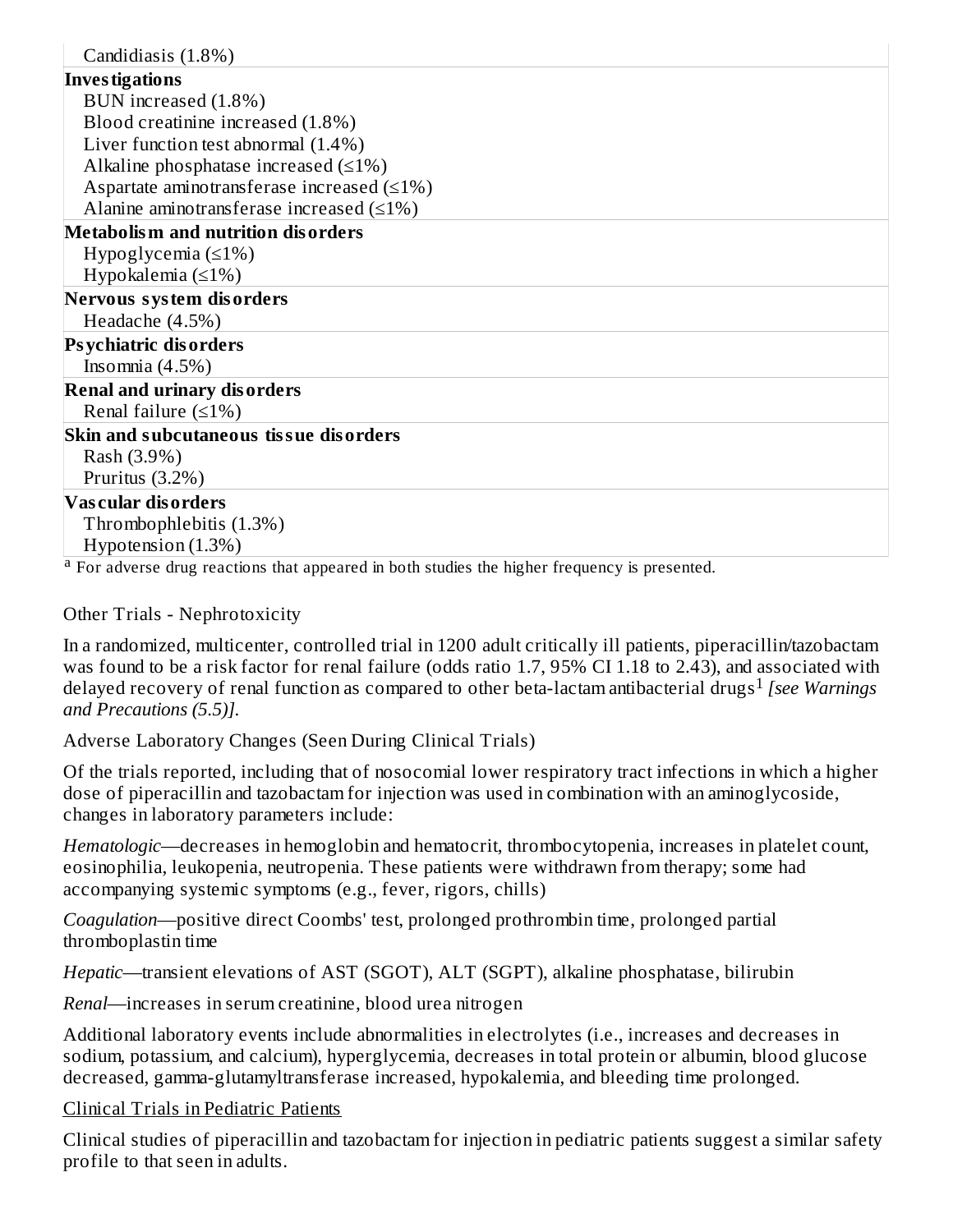In a prospective, randomized, comparative, open-label clinical trial of pediatric patients, 2 to 12 years of age, with intra-abdominal infections (including appendicitis and/or peritonitis), 273 patients were treated with piperacillin and tazobactam for injection 112.5 mg/kg given IV every 8 hours and 269 patients were treated with cefotaxime (50 mg/kg) plus metronidazole (7.5 mg/kg) every 8 hours. In this trial, treatmentemergent adverse events were reported by 146 patients, 73 (26.7%) in the piperacillin and tazobactam for injection group and 73 (27.1%) in the cefotaxime/metronidazole group. Six patients (2.2%) in the piperacillin and tazobactam for injection group and 5 patients (1.9%) in the cefotaxime/metronidazole group discontinued due to an adverse event.

In a retrospective, cohort study, 140 pediatric patients 2 months to less than 18 years of age with nosocomial pneumonia were treated with piperacillin and tazobactam for injection and 267 patients were treated with comparators (which included ticarcillin-clavulanate, carbapenems, ceftazidime, cefepime, or ciprofloxacin). The rates of serious adverse reactions were generally similar between the piperacillin and tazobactam for injection and comparator groups, including patients aged 2 months to 9 months treated with piperacillin and tazobactam for injection 90 mg/kg IV every 6 hours and patients older than 9 months and less than 18 years of age treated with piperacillin and tazobactam for injection 112.5 mg/kg IV every 6 hours.

# **6.2 Postmarketing Experience**

In addition to the adverse drug reactions identified in clinical trials in Table 4 and Table 5, the following adverse reactions have been identified during post-approval use of piperacillin and tazobactam for injection. Because these reactions are reported voluntarily from a population of uncertain size, it is not always possible to reliably estimate their frequency or establish a causal relationship to drug exposure.

*Hepatobiliary*—hepatitis, jaundice

*Hematologic*—hemolytic anemia, agranulocytosis, pancytopenia

*Immune*—hypersensitivity reactions, anaphylactic/anaphylactoid reactions (including shock)

*Renal*—interstitial nephritis

*Nervous system disorders*—seizures

*Psychiatric disorders*—delirium

*Respiratory*—eosinophilic pneumonia

*Skin and Appendages*—erythema multiforme, Stevens-Johnson syndrome, toxic epidermal necrolysis, drug reaction with eosinophilia and systemic symptoms, (DRESS), acute generalized exanthematous pustulosis (AGEP), dermatitis exfoliative

Postmarketing experience with piperacillin and tazobactam for injection in pediatric patients suggests a similar safety profile to that seen in adults.

# **6.3 Additional Experience with Piperacillin**

The following adverse reaction has also been reported for piperacillin for injection:

*Skeletal*—prolonged muscle relaxation *[see Drug Interactions (7.5)].*

# **7 DRUG INTERACTIONS**

# **7.1 Aminoglycosides**

Piperacillin may inactivate aminoglycosides by converting them to microbiologically inert amides.

*In vivo* inactivation

When aminoglycosides are administered in conjunction with piperacillin to patients with end-stage renal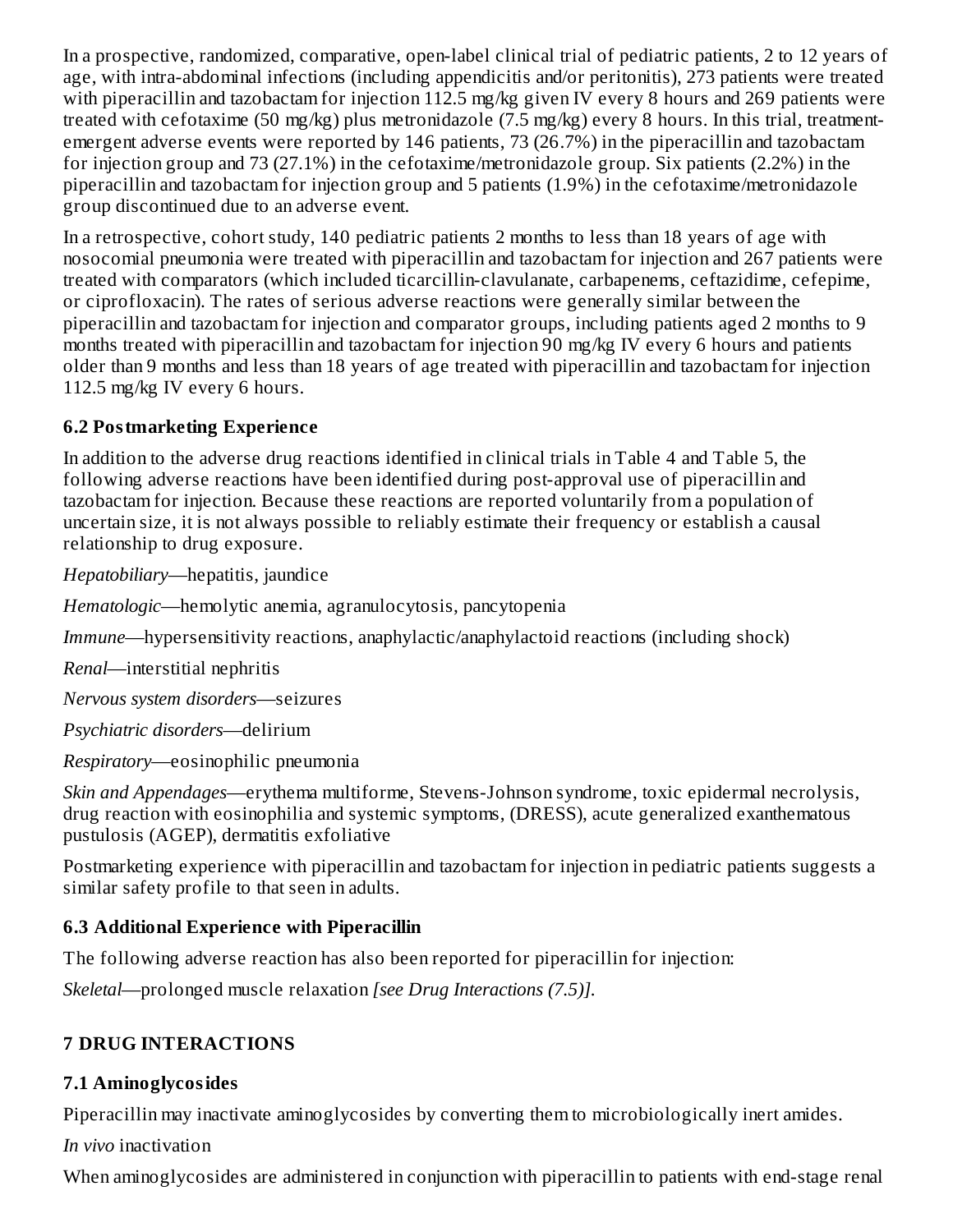disease requiring hemodialysis, the concentrations of the aminoglycosides (especially tobramycin) may be significantly reduced and should be monitored.

Sequential administration of piperacillin and tazobactam for injection and tobramycin to patients with either normal renal function or mild to moderate renal impairment has been shown to modestly decrease serum concentrations of tobramycin but no dosage adjustment is considered necessary.

# *In vitro* inactivation

Due to the *in vitro* inactivation of aminoglycosides by piperacillin, piperacillin and tazobactam for injection and aminoglycosides are recommended for separate administration. Piperacillin and tazobactam for injection and aminoglycosides should be reconstituted, diluted, and administered separately when concomitant therapy with aminoglycosides is indicated. Piperacillin and tazobactam for injection is compatible with amikacin and gentamicin for simultaneous Y-site infusion in certain diluents and at specific concentrations. Piperacillin and tazobactam for injection is not compatible with tobramycin for simultaneous Y-site infusion *[see Dosage and Administration (2.7)].*

# **7.2 Probenecid**

Probenecid administered concomitantly with piperacillin and tazobactam for injection prolongs the halflife of piperacillin by 21% and that of tazobactam by 71% because probenecid inhibits tubular renal secretion of both piperacillin and tazobactam. Probenecid should not be co-administered with piperacillin and tazobactam for injection unless the benefit outweighs the risk.

# **7.3 Vancomycin**

Studies have detected an increased incidence of acute kidney injury in patients concomitantly administered piperacillin/tazobactam and vancomycin as compared to vancomycin alone *[see Warnings and Precautions (5.5)].*

Monitor kidney function in patients concomitantly administered with piperacillin/tazobactam and vancomycin.

No pharmacokinetic interactions have been noted between piperacillin/tazobactam and vancomycin.

# **7.4 Anticoagulants**

Coagulation parameters should be tested more frequently and monitored regularly during simultaneous administration of high doses of heparin, oral anticoagulants, or other drugs that may affect the blood coagulation system or the thrombocyte function *[see Warnings and Precautions (5.3)].*

# **7.5 Vecuronium**

Piperacillin when used concomitantly with vecuronium has been implicated in the prolongation of the neuromuscular blockade of vecuronium. Piperacillin and tazobactam for injection could produce the same phenomenon if given along with vecuronium. Due to their similar mechanism of action, it is expected that the neuromuscular blockade produced by any of the non-depolarizing muscle relaxants could be prolonged in the presence of piperacillin. Monitor for adverse reactions related to neuromuscular blockade (see package insert for vecuronium bromide).

# **7.6 Methotrexate**

Limited data suggests that co-administration of methotrexate and piperacillin may reduce the clearance of methotrexate due to competition for renal secretion. The impact of tazobactam on the elimination of methotrexate has not been evaluated. If concurrent therapy is necessary, serum concentrations of methotrexate as well as the signs and symptoms of methotrexate toxicity should be frequently monitored.

# **7.7 Effects on Laboratory Tests**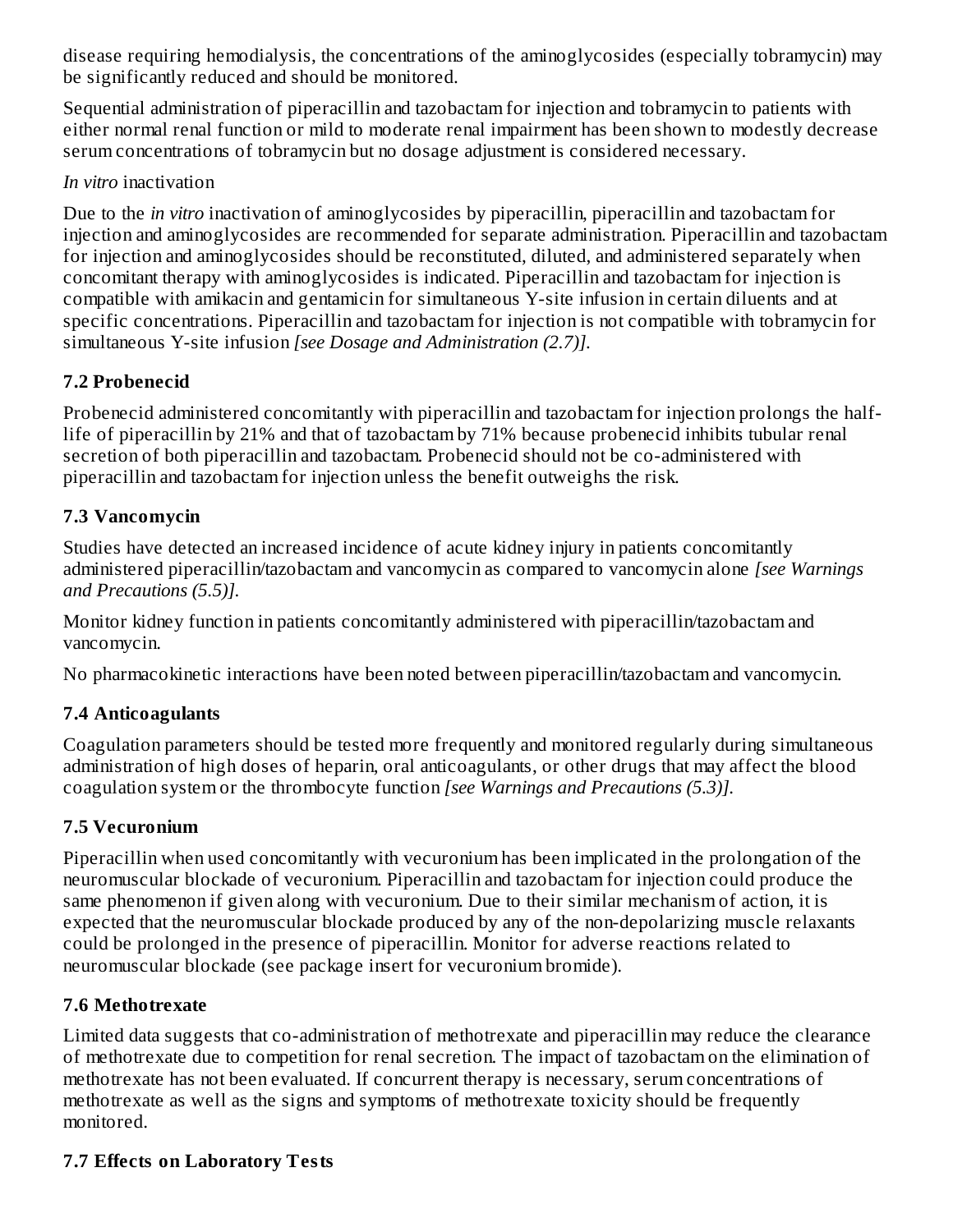There have been reports of positive test results using the Bio-Rad Laboratories Platelia Aspergillus EIA test in patients receiving piperacillin/tazobactam injection who were subsequently found to be free of Aspergillus infection. Cross-reactions with non-Aspergillus polysaccharides and polyfuranoses with the Bio-Rad Laboratories Platelia Aspergillus EIA test have been reported. Therefore, positive test results in patients receiving piperacillin/tazobactam should be interpreted cautiously and confirmed by other diagnostic methods.

As with other penicillins, the administration of piperacillin and tazobactam for injection may result in a false-positive reaction for glucose in the urine using a copper-reduction method (CLINITEST®). It is recommended that glucose tests based on enzymatic glucose oxidase reactions be used.

# **8 USE IN SPECIFIC POPULATIONS**

# **8.1 Pregnancy**

# **Risk Summary**

Piperacillin and tazobactam cross the placenta in humans. However, there are insufficient data with piperacillin and/or tazobactam in pregnant women to inform a drug-associated risk for major birth defects and miscarriage. No fetal structural abnormalities were observed in rats or mice when piperacillin/tazobactam was administered intravenously during organogenesis at doses 1 to 2 times and 2 to 3 times the human dose of piperacillin and tazobactam, respectively, based on body-surface area  $(mg/m<sup>2</sup>)$ . However, fetotoxicity in the presence of maternal toxicity was observed in developmental toxicity and peri/postnatal studies conducted in rats (intraperitoneal administration prior to mating and throughout gestation or from gestation day 17 through lactation day 21) at doses less than the maximum recommended human daily dose based on body-surface area (mg/m<sup>2</sup>) [see Data].

The background risk of major birth defects and miscarriage for the indicated population is unknown. In the U.S. general population, the estimated background risk of major birth defects and miscarriage in clinically recognized pregnancies is 2 to 4% and 15 to 20%, respectively.

# **Data**

# *Animal Data*

In embryo-fetal development studies in mice and rats, pregnant animals received intravenous doses of piperacillin/tazobactam up to 3000/750 mg/kg/day during the period of organogenesis. There was no evidence of teratogenicity up to the highest dose evaluated, which is 1 to 2 times and 2 to 3 times the human dose of piperacillin and tazobactam, in mice and rats respectively, based on body-surface area  $(mg/m<sup>2</sup>)$ . Fetal body weights were reduced in rats at maternally toxic doses at or above 500/62.5 mg/kg/day, minimally representing 0.4 times the human dose of both piperacillin and tazobactam based on body-surface area  $(mg/m<sup>2</sup>)$ .

A fertility and general reproduction study in rats using intraperitoneal administration of tazobactam or the combination piperacillin/tazobactam prior to mating and through the end of gestation, reported a decrease in litter size in the presence of maternal toxicity at 640 mg/kg/day tazobactam (4 times the human dose of tazobactam based on body-surface area), and decreased litter size and an increase in fetuses with ossification delays and variations of ribs, concurrent with maternal toxicity at  $\geq 640/160$ mg/kg/day piperacillin/tazobactam (0.5 times and 1 times the human dose of piperacillin and tazobactam, respectively, based on body-surface area).

Peri/postnatal development in rats was impaired with reduced pup weights, increased stillbirths, and increased pup mortality concurrent with maternal toxicity after intraperitoneal administration of tazobactam alone at doses ≥320 mg/kg/day (2 times the human dose based on body surface area) or of the combination piperacillin/tazobactam at doses ≥640/160 mg/kg/day (0.5 times and 1 times the human dose of piperacillin and tazobactam, respectively, based on body-surface area) from gestation day 17 through lactation day 21.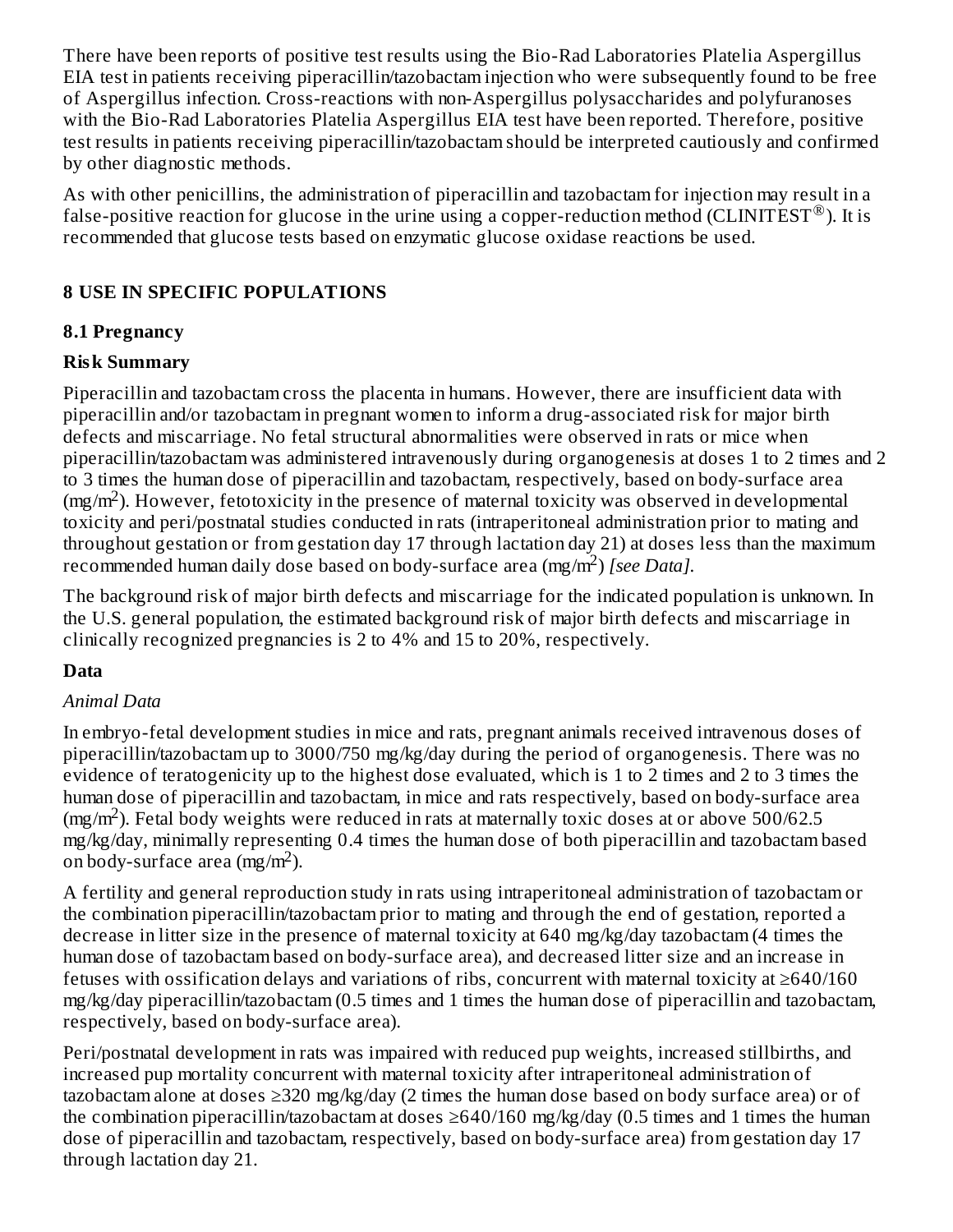# **8.2 Lactation**

### **Risk Summary**

Piperacillin is excreted in human milk; tazobactam concentrations in human milk have not been studied. No information is available on the effects of piperacillin and tazobactam on the breast-fed child or on milk production. The developmental and health benefits of breastfeeding should be considered along with the mother's clinical need for piperacillin and tazobactam for injection and any potential adverse effects on the breastfed child from piperacillin and tazobactam for injection or from the underlying maternal condition.

# **8.4 Pediatric Us e**

The safety and effectiveness of piperacillin and tazobactam for injection for intra-abdominal infections, and nosocomial pneumonia have been established in pediatric patients 2 months of age and older.

Use of piperacillin and tazobactam for injection in pediatric patients 2 months of age and older with intra-abdominal infections including appendicitis and/or peritonitis is supported by evidence from wellcontrolled studies and pharmacokinetic studies in adults and in pediatric patients. This includes a prospective, randomized, comparative, open-label clinical trial with 542 pediatric patients 2 to 12 years of age with intra-abdominal infections (including appendicitis and/or peritonitis), in which 273 pediatric patients received piperacillin/tazobactam *[see Adverse Reactions (6.1) and Clinical Pharmacology (12.3)]*.

Use of piperacillin and tazobactam for injection in pediatric patients 2 months of age and older with nosocomial pneumonia is supported by evidence from well-controlled studies in adults with nosocomial pneumonia, a simulation study performed with a population pharmacokinetic model, and a retrospective, cohort study of pediatric patients with nosocomial pneumonia in which 140 pediatric patients were treated with piperacillin and tazobactam for injection and 267 patients treated with comparators (which included ticarcillin-clavulanate, carbapenems, ceftazidime, cefepime, or ciprofloxacin) *[see Adverse Reactions (6.1) and Clinical Pharmacology (12.3)].*

The safety and effectiveness of piperacillin and tazobactam for injection have not been established in pediatric patients less than 2 months of age *[see Clinical Pharmacology (12) and Dosage and Administration (2)]*.

Dosage of piperacillin and tazobactam for injection in pediatric patients with renal impairment has not been determined.

# **8.5 Geriatric Us e**

Patients over 65 years are not at an increased risk of developing adverse effects solely because of age. However, dosage should be adjusted in the presence of renal impairment *[see Dosage and Administration (2)].*

In general, dose selection for an elderly patient should be cautious, usually starting at the low end of the dosing range, reflecting the greater frequency of decreased hepatic, renal, or cardiac function, and of concomitant disease or other drug therapy.

Piperacillin and tazobactam for injection contains 54 mg (2.35 mEq) of sodium per gram of piperacillin in the combination product. At the usual recommended doses, patients would receive between 648 and 864 mg/day (28.2 and 37.6 mEq) of sodium. The geriatric population may respond with a blunted natriuresis to salt loading. This may be clinically important with regard to such diseases as congestive heart failure.

This drug is known to be substantially excreted by the kidney, and the risk of toxic reactions to this drug may be greater in patients with impaired renal function. Because elderly patients are more likely to have decreased renal function, care should be taken in dose selection, and it may be useful to monitor renal function.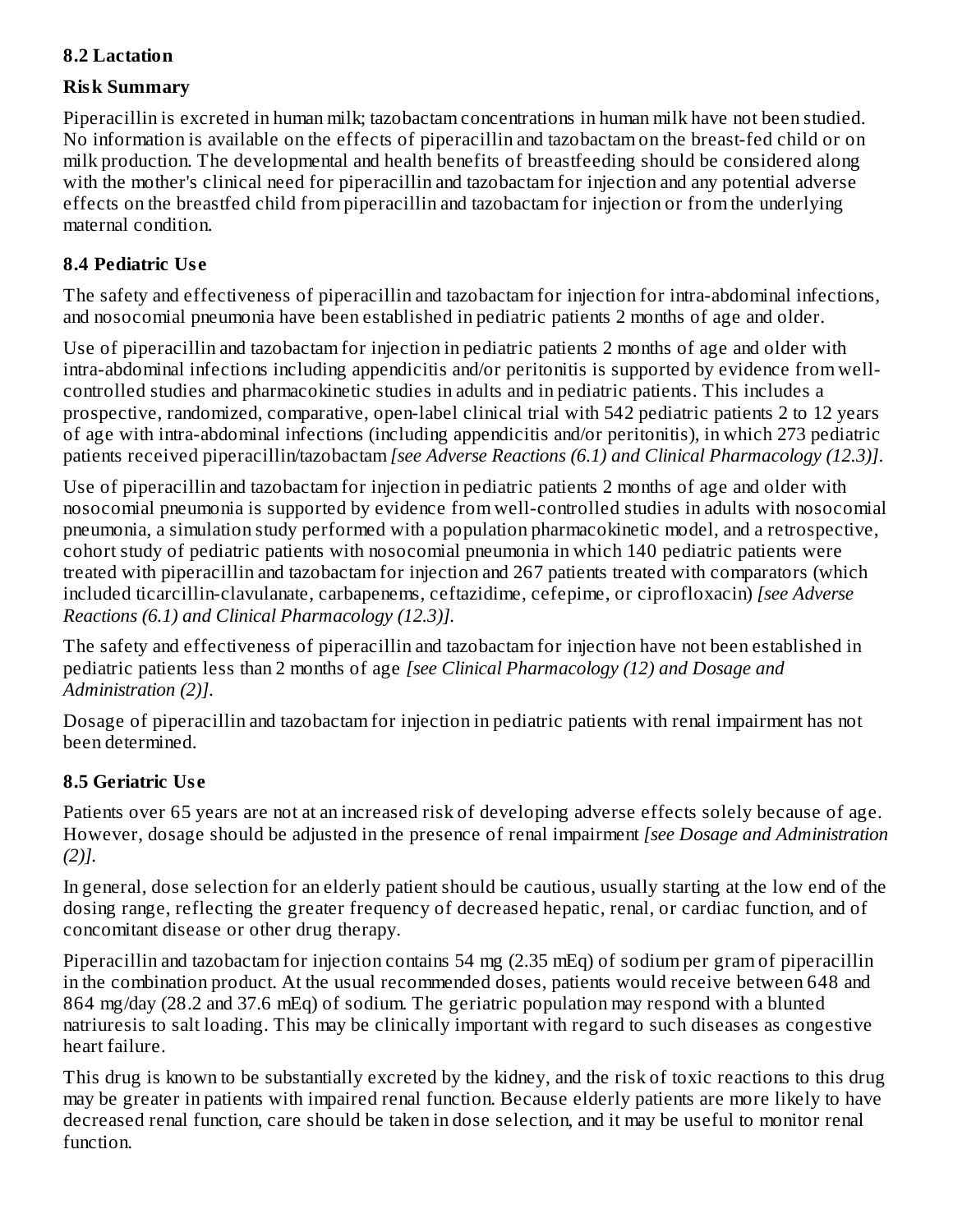### **8.6 Renal Impairment**

In patients with creatinine clearance  $\leq 40$  mL/min and dialysis patients (hemodialysis and CAPD), the intravenous dose of piperacillin and tazobactam for injection should be reduced to the degree of renal function impairment *[see Dosage and Administration (2)].*

# **8.7 Hepatic Impairment**

Dosage adjustment of piperacillin and tazobactam for injection is not warranted in patients with hepatic cirrhosis *[see Clinical Pharmacology (12.3)].*

# **8.8 Patients with Cystic Fibrosis**

As with other semisynthetic penicillins, piperacillin therapy has been associated with an increased incidence of fever and rash in cystic fibrosis patients.

# **10 OVERDOSAGE**

There have been postmarketing reports of overdose with piperacillin/tazobactam. The majority of those events experienced, including nausea, vomiting, and diarrhea, have also been reported with the usual recommended dosages. Patients may experience neuromuscular excitability or seizures if higher than recommended doses are given intravenously (particularly in the presence of renal failure) *[see Warnings and Precautions (5.4)].*

Treatment should be supportive and symptomatic according to the patient's clinical presentation. Excessive serum concentrations of either piperacillin or tazobactam may be reduced by hemodialysis. Following a single 3.375 g dose of piperacillin/tazobactam, the percentage of the piperacillin and tazobactam dose removed by hemodialysis was approximately 31% and 39%, respectively *[see Clinical Pharmacology (12)].*

# **11 DESCRIPTION**

Piperacillin and tazobactam for injection, USP is an injectable antibacterial combination product consisting of the semisynthetic antibacterial piperacillin sodium and the beta-lactamase inhibitor tazobactam sodium for intravenous administration.

Piperacillin sodium is derived from D(-)-α-aminobenzyl-penicillin. The chemical name of piperacillin sodium is sodium (2*S*,5*R*,6*R*)-6-[(*R*)-2-(4-ethyl-2,3-dioxo-1-piperazine-carboxamido)-2 phenylacetamido]-3,3-dimethyl-7-oxo-4-thia-1-azabicyclo[3.2.0]heptane-2-carboxylate. The chemical formula is  $\rm{C_{23}H_{26}N_5NaO_7S}$  and the molecular weight is 539.5. The chemical structure of piperacillin sodium is:



Tazobactam sodium, a derivative of the penicillin nucleus, is a penicillanic acid sulfone. Its chemical name is sodium (2*S,*3*S,*5*R*)-3-methyl-7-oxo-3-(1*H*-1,2,3-triazol-1-ylmethyl)-4-thia-1 azabicyclo[3.2.0]heptane-2-carboxylate-4,4-dioxide. The chemical formula is  $\rm C_{10}H_{11}N_4NaO_5S$  and the molecular weight is 322.3. The chemical structure of tazobactam sodium is: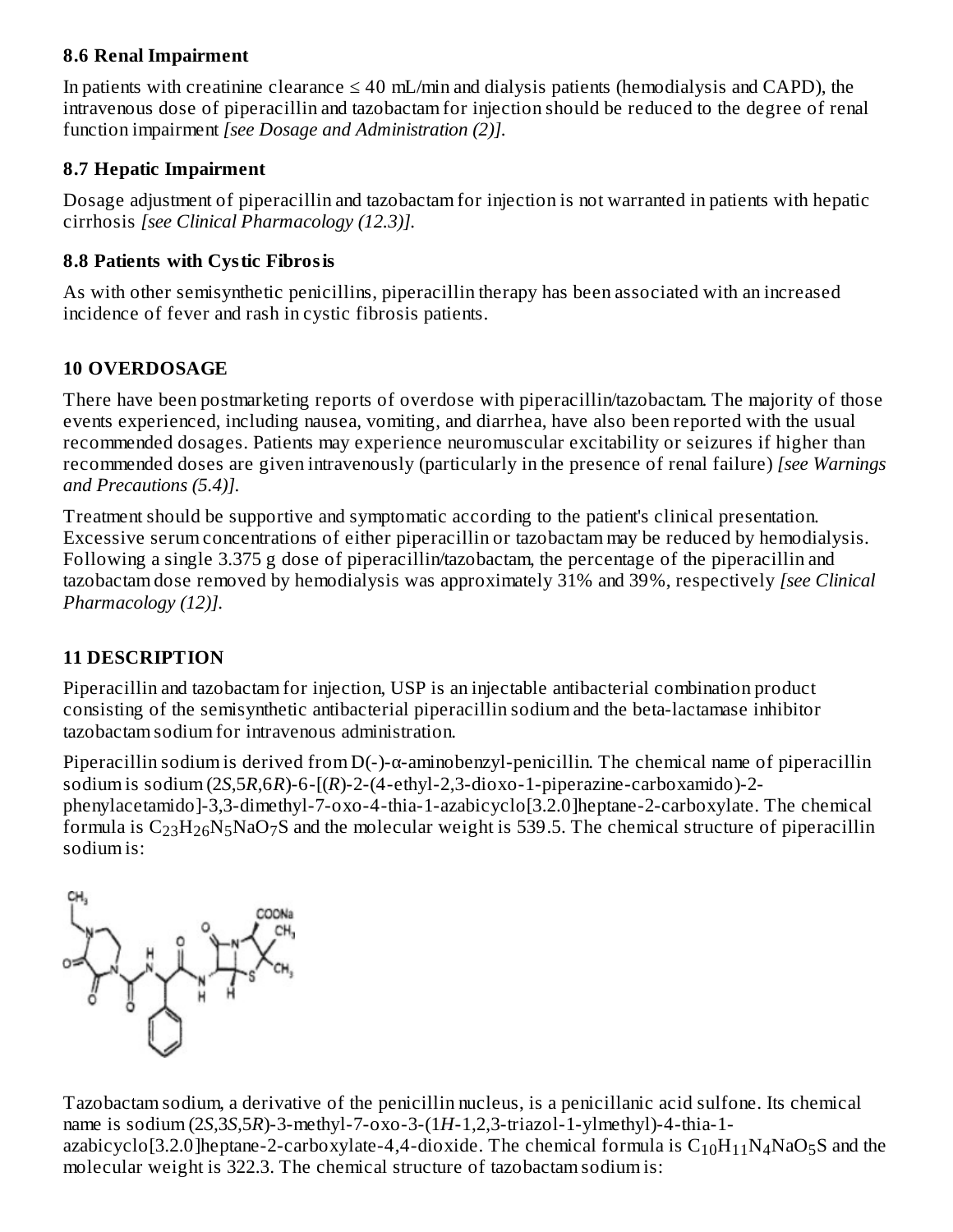

Piperacillin and tazobactam for injection, USP is a white to off-white sterile, powder consisting of piperacillin and tazobactam as their sodium salts packaged in glass bottles. The product does not contain excipients or preservatives.

The pharmacy bulk package bottle is a container of sterile preparation which contains many single doses for parenteral use. The contents are intended for use in a pharmacy admixture program and are restricted to the preparation of admixtures for intravenous infusion.

Each piperacillin and tazobactam for injection, USP 40.5 gram pharmacy bulk package bottle contains piperacillin sodium equivalent to 36 grams of piperacillin and tazobactam sodium equivalent to 4.5 grams of tazobactam sufficient for delivery of multiple doses.

Piperacillin and tazobactam for injection, USP is a monosodium salt of piperacillin and a monosodium salt of tazobactam containing a total of 2.35 mEq (54 mg) of sodium  $(Na^+)$  per gram of piperacillin in the combination product.

USP Organic Impurities Test Pending

### **12 CLINICAL PHARMACOLOGY**

#### **12.1 Mechanism of Action**

Piperacillin and tazobactam for injection is an antibacterial drug *[see Microbiology (12.4)].*

#### **12.2 Pharmacodynamics**

The pharmacodynamic parameter for piperacillin/tazobactam that is most predictive of clinical and microbiological efficacy is time above MIC.

#### **12.3 Pharmacokinetics**

The mean and coefficients of variation (CV%) for the pharmacokinetic parameters of piperacillin and tazobactam after multiple intravenous doses are summarized in Table 7.

| <b>Piperacillin</b>     |                  |                    |                   |      |           |                 |
|-------------------------|------------------|--------------------|-------------------|------|-----------|-----------------|
| Piperacillin/Tazobactam | $C_{\text{max}}$ | $AUC^b$            | CL                | V    | $T_{1/2}$ | CL <sub>R</sub> |
| Dose <sup>a</sup>       | (mcg/mL)         | $(mcg \cdot h/mL)$ | mL/min            | (L)  | (h)       | (mL/min)        |
| $2.25$ g                | 134              | 131 [14]           | 257               | 17.4 | 0.79      |                 |
| $3.375$ g               | 242              | 242 [10]           | 207               | 15.1 | 0.84      | 140             |
| 4.5 <sub>g</sub>        | 298              | 322 [16]           | 210               | 15.4 | 0.84      |                 |
|                         |                  |                    | <b>Tazobactam</b> |      |           |                 |
| Piperacillin/Tazobactam | $C_{\max}$       | $AUC^b$            | CL                | V    | $T_{1/2}$ | $CL_R$          |
| Dose <sup>a</sup>       | (mcg/mL)         | $(mcg \cdot h/mL)$ | mL/min            | (L)  | (h)       | mL/min          |
| $2.25$ g                | 15               | 16.0 [21]          | 258               | 17.0 | 0.77      |                 |
| $3.375$ g               | 24               | 25.0 [8]           | 251               | 14.8 | 0.68      | 166             |
| $4.5 \rho$              | 34               | 39.8 [15]          | 206               | 14.7 | 0.82      |                 |

#### **Table 7: Mean (CV%) Piperacillin and Tazobactam PK Parameters**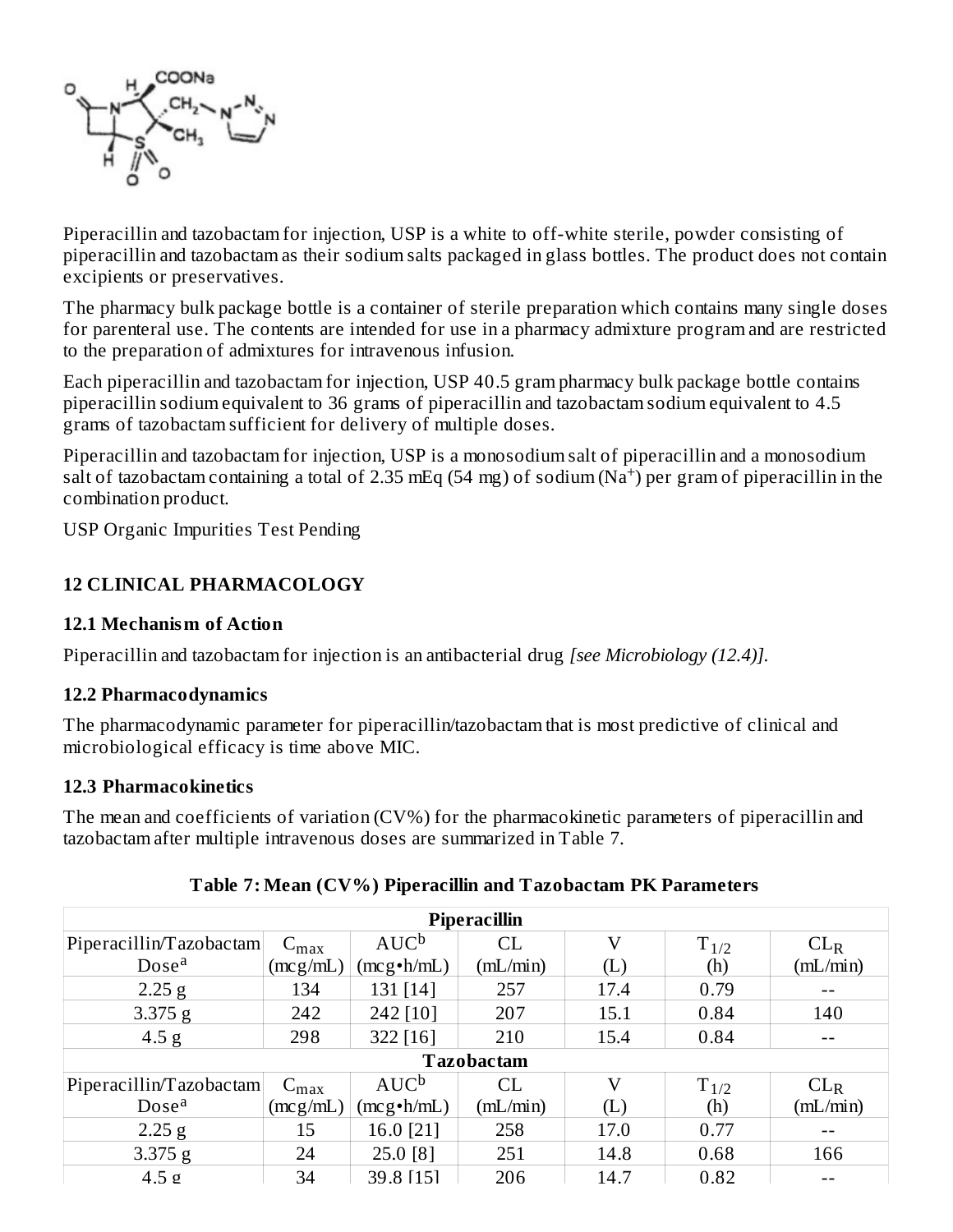<sup>a</sup> Piperacillin and tazobactam were given in combination, infused over 30 minutes. 4.5 g 34.8 [15] 31.5 g 34.8 [15] 31.5 g 32.8 [15] 31.5 g 32.82 [15] 31.5 g 32.82 [15] 31.5 g 32.82 [15] 31.5 g

 $^{\rm b}$  Numbers in [] parentheses are coefficients of variation [CV%].

 $C_{max}$ : maximum observed concentration, AUC: Area under the curve, CL=clearance, CL<sub>R</sub>= Renal clearance V=volume of distribution,  $T_{1/2}$  = elimination half-life

Peak plasma concentrations of piperacillin and tazobactam are attained immediately after completion of an intravenous infusion of piperacillin and tazobactam for injection. Piperacillin plasma concentrations, following a 30-minute infusion of piperacillin and tazobactam for injection, were similar to those attained when equivalent doses of piperacillin were administered alone. Steady-state plasma concentrations of piperacillin and tazobactam were similar to those attained after the first dose due to the short half-lives of piperacillin and tazobactam.

### Distribution

Both piperacillin and tazobactam are approximately 30% bound to plasma proteins. The protein binding of either piperacillin or tazobactam is unaffected by the presence of the other compound. Protein binding of the tazobactam metabolite is negligible.

Piperacillin and tazobactam are widely distributed into tissues and body fluids including intestinal mucosa, gallbladder, lung, female reproductive tissues (uterus, ovary, and fallopian tube), interstitial fluid, and bile. Mean tissue concentrations are generally 50% to 100% of those in plasma. Distribution of piperacillin and tazobactam into cerebrospinal fluid is low in subjects with non-inflamed meninges, as with other penicillins (see Table 8).

| Tissue or Fluid          | $\mathbf{N}^{\mathbf{a}}$ | Sampling<br>period <sup>b</sup><br>(h) | Mean PIP<br>Concentration<br>Range (mg/L) | Tissue:<br>Plasma Range | <b>Tazo</b><br>Concentration<br>Range $(mg/L)$ | Tazo Tissue:<br>Plasma Range |
|--------------------------|---------------------------|----------------------------------------|-------------------------------------------|-------------------------|------------------------------------------------|------------------------------|
| Skin                     | 35                        | $0.5 - 4.5$                            | $34.8 - 94.2$                             | $0.60 - 1.1$            | $4.0 - 7.7$                                    | $0.49 - 0.93$                |
| <b>Fatty Tissue</b>      | 37                        | $0.5 - 4.5$                            | $4.0 - 10.1$                              | $0.097 - 0.115$         | $0.7 - 1.5$                                    | $0.10 - 0.13$                |
| Muscle                   | 36                        | $0.5 - 4.5$                            | $9.4 - 23.3$                              | $0.29 - 0.18$           | $1.4 - 2.7$                                    | $0.18 - 0.30$                |
| Proximal Intestinal      | 7                         | $1.5 - 2.5$                            | 31.4                                      | 0.55                    | 10.3                                           | 1.15                         |
| <b>Mucosa</b>            |                           |                                        |                                           |                         |                                                |                              |
| Distal Intestinal Mucosa | 7                         | $1.5 - 2.5$                            | 31.2                                      | 0.59                    | 14.5                                           | 2.1                          |
| Appendix                 | 22                        | $0.5 - 2.5$                            | $26.5 - 64.1$                             | $0.43 - 0.53$           | $9.1 - 18.6$                                   | $0.80 - 1.35$                |

### **Table 8: Piperacillin/Tazobactam Concentrations in Selected Tissues and Fluids after Single 4 g/0.5 g 30-min IV Infusion of Piperacillin and Tazobactam for Injection**

<sup>a</sup> Each subject provided a single sample.

<sup>b</sup> Time from the start of the infusion.

# Metabolism

Piperacillin is metabolized to a minor microbiologically active desethyl metabolite. Tazobactam is metabolized to a single metabolite that lacks pharmacological and antibacterial activities.

# Excretion

Following single or multiple piperacillin and tazobactam for injection doses to healthy subjects, the plasma half-life of piperacillin and of tazobactam ranged from 0.7 to 1.2 hours and was unaffected by dose or duration of infusion.

Both piperacillin and tazobactam are eliminated via the kidney by glomerular filtration and tubular secretion. Piperacillin is excreted rapidly as unchanged drug with 68% of the administered dose excreted in the urine. Tazobactam and its metabolite are eliminated primarily by renal excretion with 80% of the administered dose excreted as unchanged drug and the remainder as the single metabolite. Piperacillin, tazobactam and desethyl piperacillin are also secreted into the bile.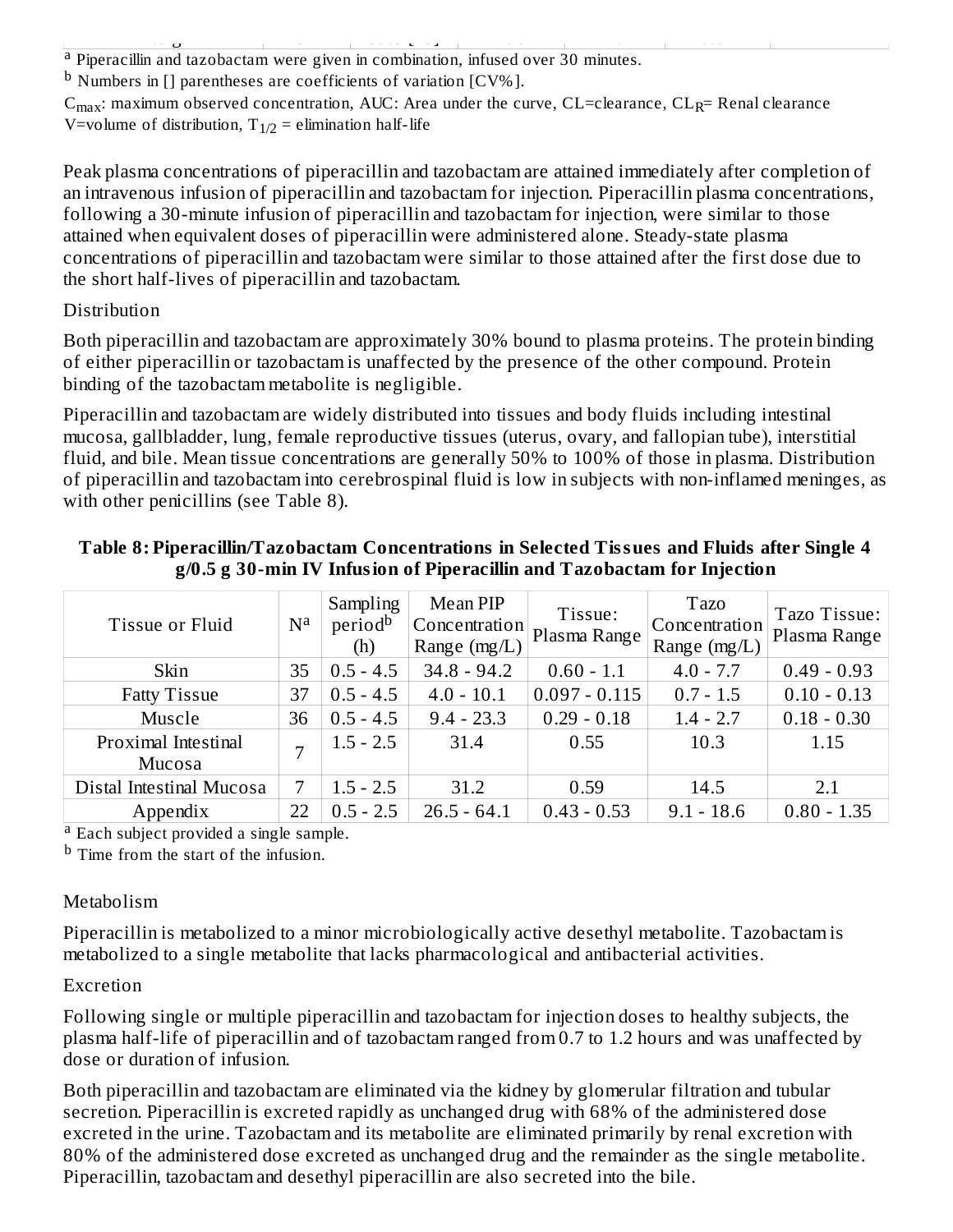# Specific Populations

# *Renal Impairment*

After the administration of single doses of piperacillin/tazobactam to subjects with renal impairment, the half-life of piperacillin and of tazobactam increases with decreasing creatinine clearance. At creatinine clearance below 20 mL/min, the increase in half-life is twofold for piperacillin and fourfold for tazobactam compared to subjects with normal renal function. Dosage adjustments for piperacillin and tazobactam for injection are recommended when creatinine clearance is below 40 mL/min in patients receiving the usual recommended daily dose of piperacillin and tazobactam for injection. *See Dosage and Administration (2)* for specific recommendations for the treatment of patients with renal impairment.

Hemodialysis removes 30% to 40% of a piperacillin/tazobactam dose with an additional 5% of the tazobactam dose removed as the tazobactam metabolite. Peritoneal dialysis removes approximately 6% and 21% of the piperacillin and tazobactam doses, respectively, with up to 16% of the tazobactam dose removed as the tazobactam metabolite. For dosage recommendations for patients undergoing hemodialysis *[see Dosage and Administration (2)].*

### *Hepatic Impairment*

The half-life of piperacillin and of tazobactam increases by approximately 25% and 18%, respectively, in patients with hepatic cirrhosis compared to healthy subjects. However, this difference does not warrant dosage adjustment of piperacillin and tazobactam for injection due to hepatic cirrhosis.

### *Pediatrics*

Piperacillin and tazobactam pharmacokinetics were studied in pediatric patients 2 months of age and older. The clearance of both compounds is slower in the younger patients compared to older children and adults.

In a population PK analysis, estimated clearance for 9 month-old to 12 year-old patients was comparable to adults, with a population mean (SE) value of 5.64 (0.34) mL/min/kg. The piperacillin clearance estimate is 80% of this value for pediatric patients 2 to 9 months old. In patients younger than 2 months of age, clearance of piperacillin is slower compared to older children; however, it is not adequately characterized for dosing recommendations. The population mean (SE) for piperacillin volume of distribution is 0.243 (0.011) L/kg and is independent of age.

# *Geriatrics*

The impact of age on the pharmacokinetics of piperacillin and tazobactam was evaluated in healthy male subjects, aged 18 to 35 years (n=6) and aged 65 to 80 years (n=12). Mean half-life for piperacillin and tazobactam was 32% and 55% higher, respectively, in the elderly compared to the younger subjects. This difference may be due to age-related changes in creatinine clearance.

# *Race*

The effect of race on piperacillin and tazobactam was evaluated in healthy male volunteers. No difference in piperacillin or tazobactam pharmacokinetics was observed between Asian (n=9) and Caucasian (n=9) healthy volunteers who received single 4/0.5 g doses.

### Drug Interactions

The potential for pharmacokinetic drug interactions between piperacillin and tazobactam for injection and aminoglycosides, probenecid, vancomycin, heparin, vecuronium, and methotrexate has been evaluated *[see Drug Interactions (7)].*

# **12.4 Microbiology**

# Mechanism of Action

Piperacillin sodium exerts bactericidal activity by inhibiting septum formation and cell wall synthesis of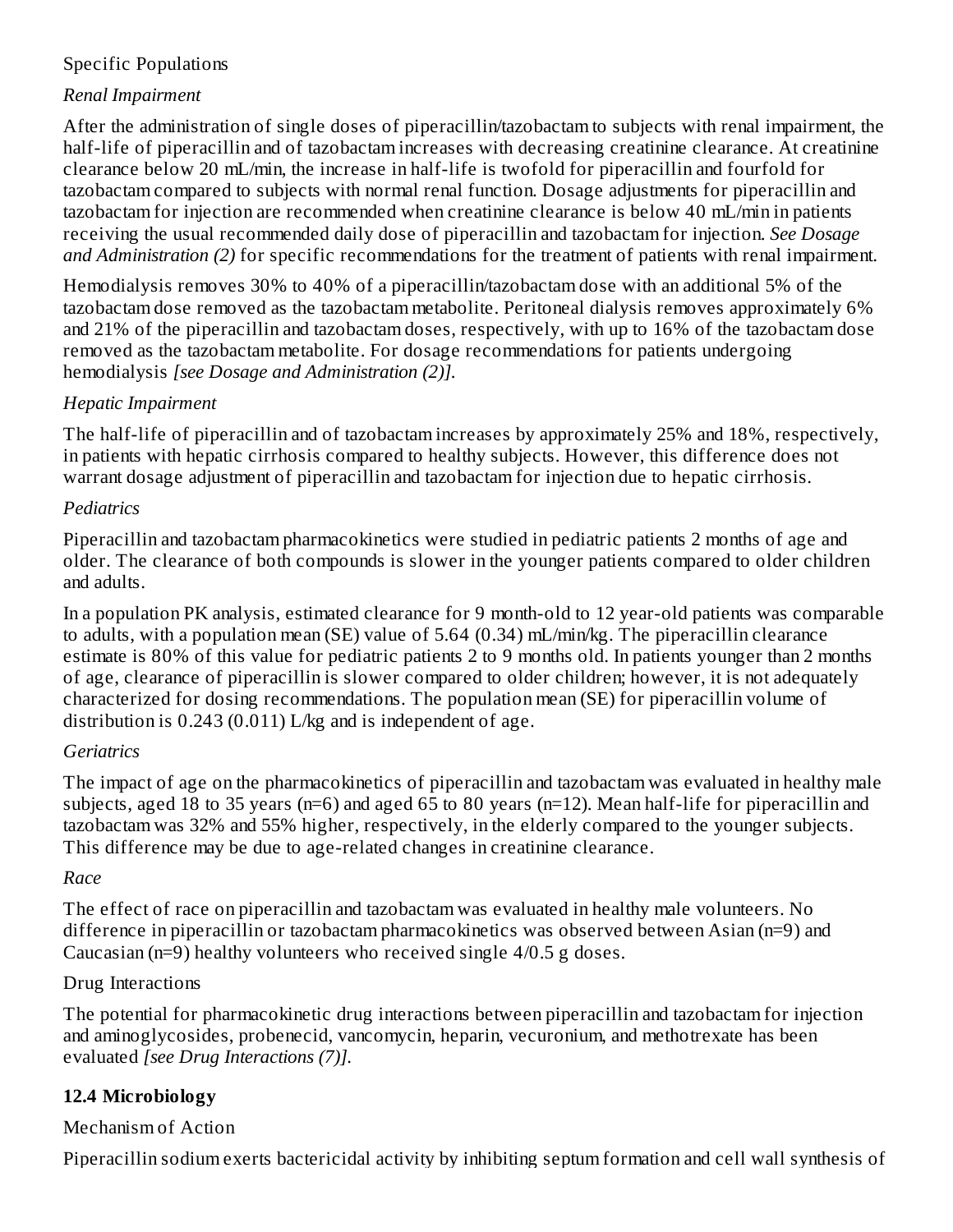susceptible bacteria. *In vitro,* piperacillin is active against a variety of Gram-positive and Gram-negative aerobic and anaerobic bacteria. Tazobactam sodium has little clinically relevant *in vitro* activity against bacteria due to its reduced affinity to penicillin-binding proteins. It is, however, a beta-lactamase inhibitor of the Molecular class A enzymes, including Richmond-Sykes class III (Bush class 2b & 2b') penicillinases and cephalosporinases. It varies in its ability to inhibit class II and IV (2a & 4) penicillinases. Tazobactam does not induce chromosomally-mediated beta-lactamases at tazobactam concentrations achieved with the recommended dosage regimen.

#### Antimicrobial Activity

Piperacillin/tazobactam has been shown to be active against most isolates of the following microorganisms both *in vitro* and in clinical infections *[see Indications and Usage (1)]*:

Aerobic bacteria Gram-positive bacteria *Staphylococcus aureus* (methicillin susceptible isolates only)

Gram-negative bacteria *Acinetobacter baumannii Escherichia coli Haemophilus influenzae* (excluding beta-lactamase negative, ampicillin-resistant isolates) *Klebsiella pneumoniae Pseudomonas aeruginosa* (given in combination with an aminoglycoside to which the isolate is susceptible)

Anaerobic bacteria *Bacteroides fragilis* group *(B. fragilis, B. ovatus, B. thetaiotaomicron,* and *B. vulgatus)*

The following *in vitro* data are available, but their clinical significance is unknown.

At least 90 percent of the following bacteria exhibit an *in vitro* minimum inhibitory concentration (MIC) less than or equal to the susceptible breakpoint for piperacillin/tazobactam against isolates of similar genus or organism group.

However, the efficacy of piperacillin/tazobactam in treating clinical infections caused by these bacteria has not been established in adequate and well-controlled clinical trials.

Aerobic bacteria Gram-positive bacteria *Enterococcus faecalis* (ampicillin or penicillin-susceptible isolates only) *Staphylococcus epidermidis* (methicillin susceptible isolates only) *Streptococcus agalactiae* † *Streptococcus pneumoniae*† (penicillin-susceptible isolates only) *Streptococcus pyogenes* † Viridans group streptococci †

Gram-negative bacteria *Citrobacter koseri Moraxella catarrhalis Morganella morganii Neisseria gonorrhoeae*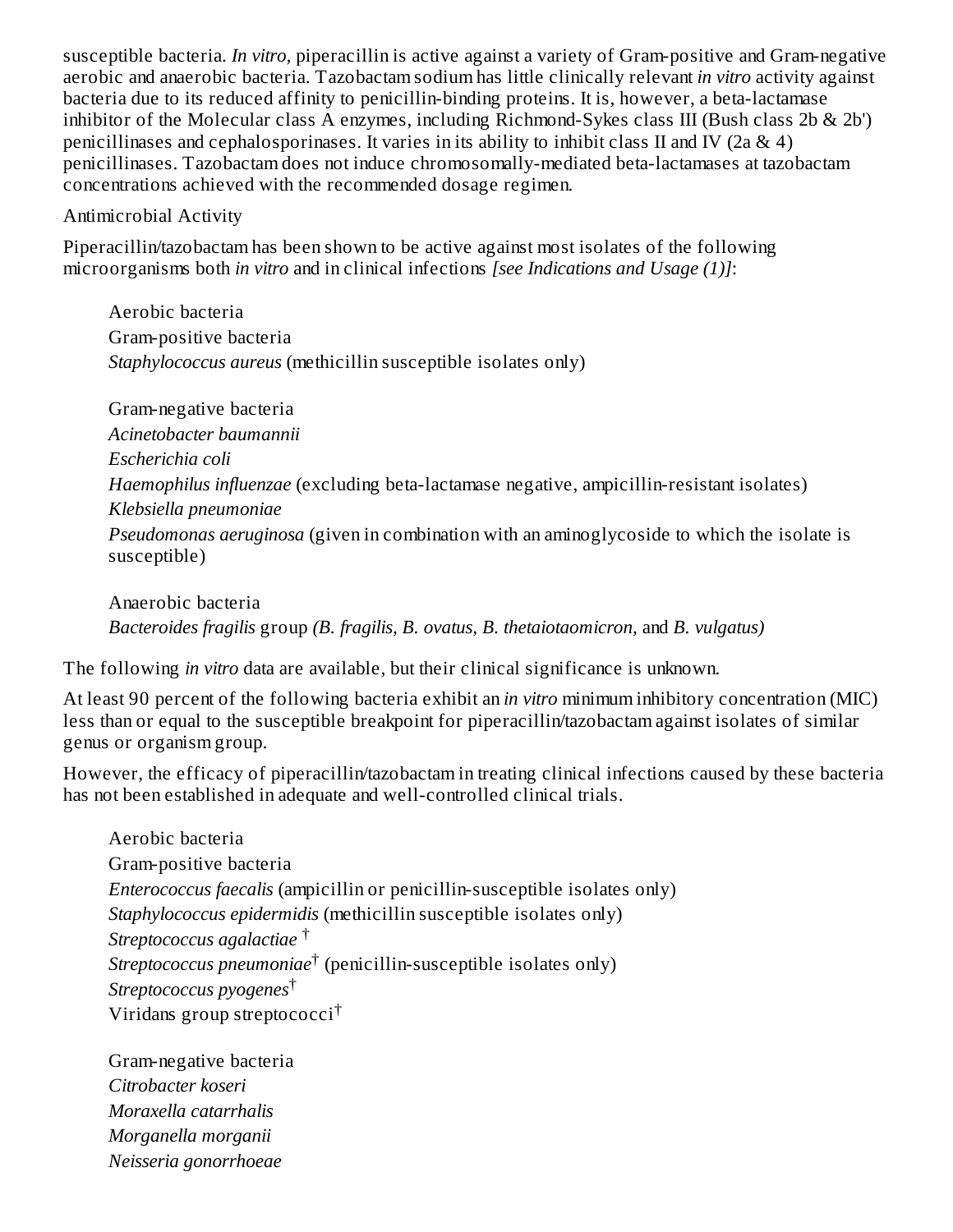*Proteus mirabilis Proteus vulgaris Serratia marcescens Providencia stuartii Providencia rettgeri Salmonella enterica*

Anaerobic bacteria *Clostridium perfringens Bacteroides distasonis Prevotella melaninogenica*

 $\dagger$ These are not beta-lactamase producing bacteria and, therefore, are susceptible to piperacillin alone.

#### Susceptibility Testing

For specific information regarding susceptibility test interpretive criteria and associated test methods and quality control standards recognized by FDA for this drug, please see: https://www.fda.gov/STIC.

### **13 NONCLINICAL TOXICOLOGY**

#### **13.1 Carcinogenesis, Mutagenesis, Impairment of Fertility**

#### **Carcinogenesis**

Long-term carcinogenicity studies in animals have not been conducted with piperacillin/tazobactam, piperacillin, or tazobactam.

#### **Mutagenesis**

Piperacillin/tazobactam was negative in microbial mutagenicity assays, the unscheduled DNA synthesis (UDS) test, a mammalian point mutation (Chinese hamster ovary cell HPRT) assay, and a mammalian cell (BALB/c-3T3) transformation assay. *In vivo,* piperacillin/tazobactam did not induce chromosomal aberrations in rats.

#### Fertility

Reproduction studies have been performed in rats and have revealed no evidence of impaired fertility when piperacillin/tazobactam is administered intravenously up to a dose of 1280/320 mg/kg piperacillin/tazobactam, which is similar to the maximum recommended human daily dose based on  $\overline{\text{body}}$ -surface area (mg/m<sup>2</sup>).

#### **15 REFERENCES**

1. Jensen J-US, Hein L, Lundgren B, et al. BMJ Open 2012; 2:e000635. doi:10.1136.

CLINITEST<sup>®</sup> is a registered trademark of Siemens Healthcare Diagnostics Inc.

#### **16 HOW SUPPLIED/STORAGE AND HANDLING**

Piperacillin and Tazobactam for Injection, USP is supplied as follows:

| <b>NDC</b>   | <b>Piperacillin and Tazobactam for Package Factor</b> |                     |  |  |  |
|--------------|-------------------------------------------------------|---------------------|--|--|--|
|              | Injection                                             |                     |  |  |  |
| 70860-123-99 | 40.5 grams per Pharmacy Bulk                          | 1 bottle per carton |  |  |  |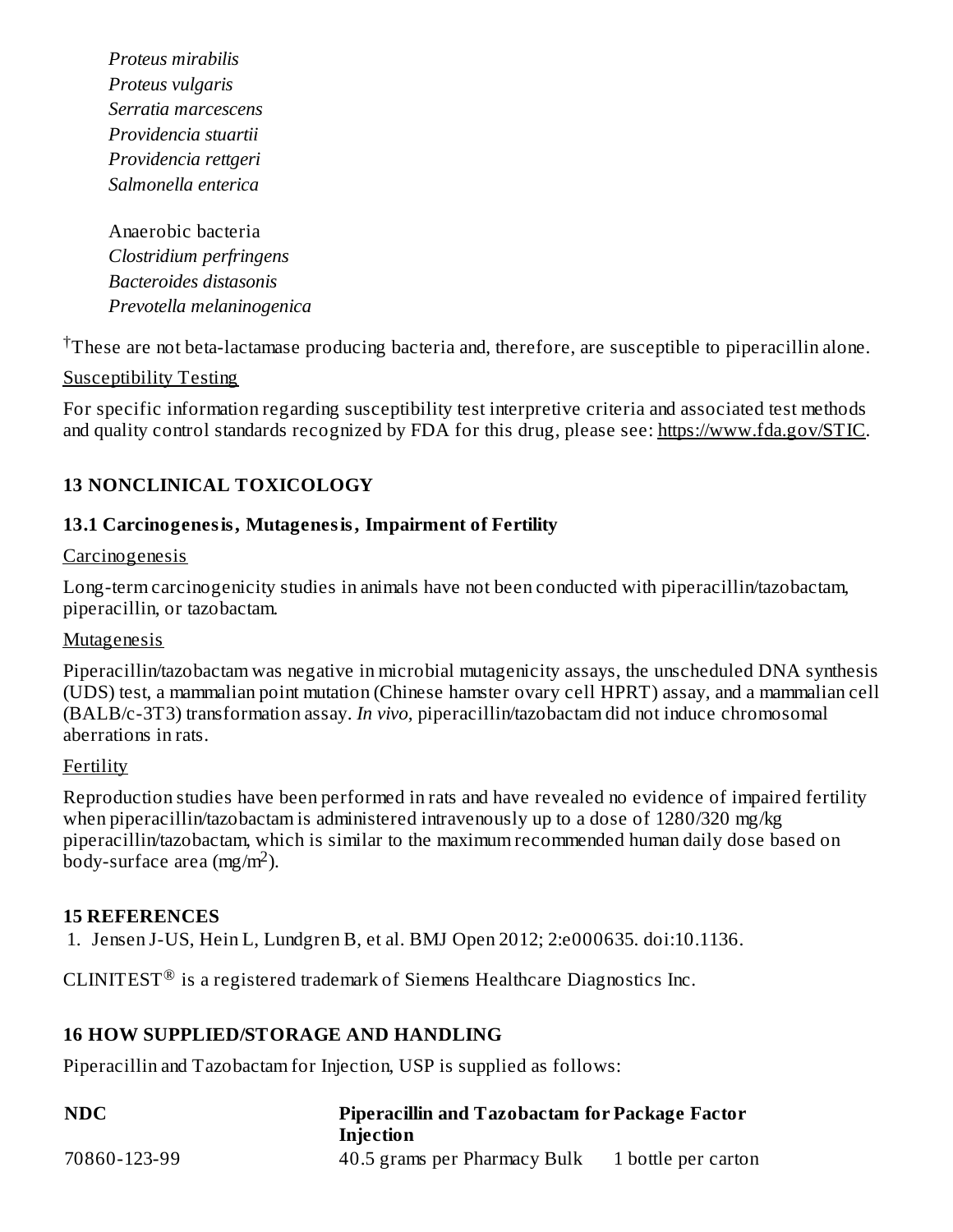#### Bottle

Each pharmacy bulk package bottle provides piperacillin sodium equivalent to 36 grams of piperacillin and tazobactam sodium equivalent to 4.5 grams of tazobactam. Each pharmacy bulk package bottle contains  $84.6$  mEq  $(1,945 \text{ mg})$  of sodium.

### **Storage Conditions**

Prior to Reconstitution: Store at 20° to 25°C (68° to 77°F). [See USP Controlled Room Temperature.]

### **Sterile, Pres ervative-free.**

### **The container closure is not made with natural rubber latex.**

# **17 PATIENT COUNSELING INFORMATION**

### Serious Hypersensitivity Reactions

Advise patients, their families, or caregivers that serious hypersensitivity reactions, including serious allergic cutaneous reactions, could occur that require immediate treatment. Ask them about any previous hypersensitivity reactions to piperacillin and tazobactam for injection, other beta-lactams (including cephalosporins), or other allergens *[see Warnings and Precautions (5.2)].*

### Diarrhea

Advise patients, their families, or caregivers that diarrhea is a common problem caused by antibacterial drugs which usually ends when the drug is discontinued. Sometimes after starting treatment with antibacterial drugs, patients can develop watery and bloody stools (with or without stomach cramps and fever) even as late as two or more months after having taken the last dose of the drug. If this occurs, patients should contact their physician as soon as possible.

### Antibacterial Resistance

Counsel patients that antibacterial drugs including piperacillin and tazobactam for injection should only be used to treat bacterial infections. They do not treat viral infections (e.g., the common cold). When piperacillin and tazobactam for injection is prescribed to treat a bacterial infection, patients should be told that although it is common to feel better early in the course of therapy, the medication should be taken exactly as directed. Skipping doses or not completing the full course of therapy may (1) decrease the effectiveness of the immediate treatment and (2) increase the likelihood that bacteria will develop resistance and will not be treatable by piperacillin and tazobactam for injection or other antibacterial drugs in the future.

Counsel patients that piperacillin and tazobactam for injection can cross the placenta in humans and is excreted in human milk.

# **Athenex**

Mfd. for Athenex Schaumburg, IL 60173 (USA) Mfd. by Istituto Biochimico Italiano Made in Italy ©2020 Athenex.

Revised: October 2020

# PACKAGE LABEL - PRINCIPAL DISPLAY PANEL - BOTTLE LABEL

NDC 70860-123-99

Piperacillin and Tazobactam for Injection

40.5 grams per Pharmacy Bulk Package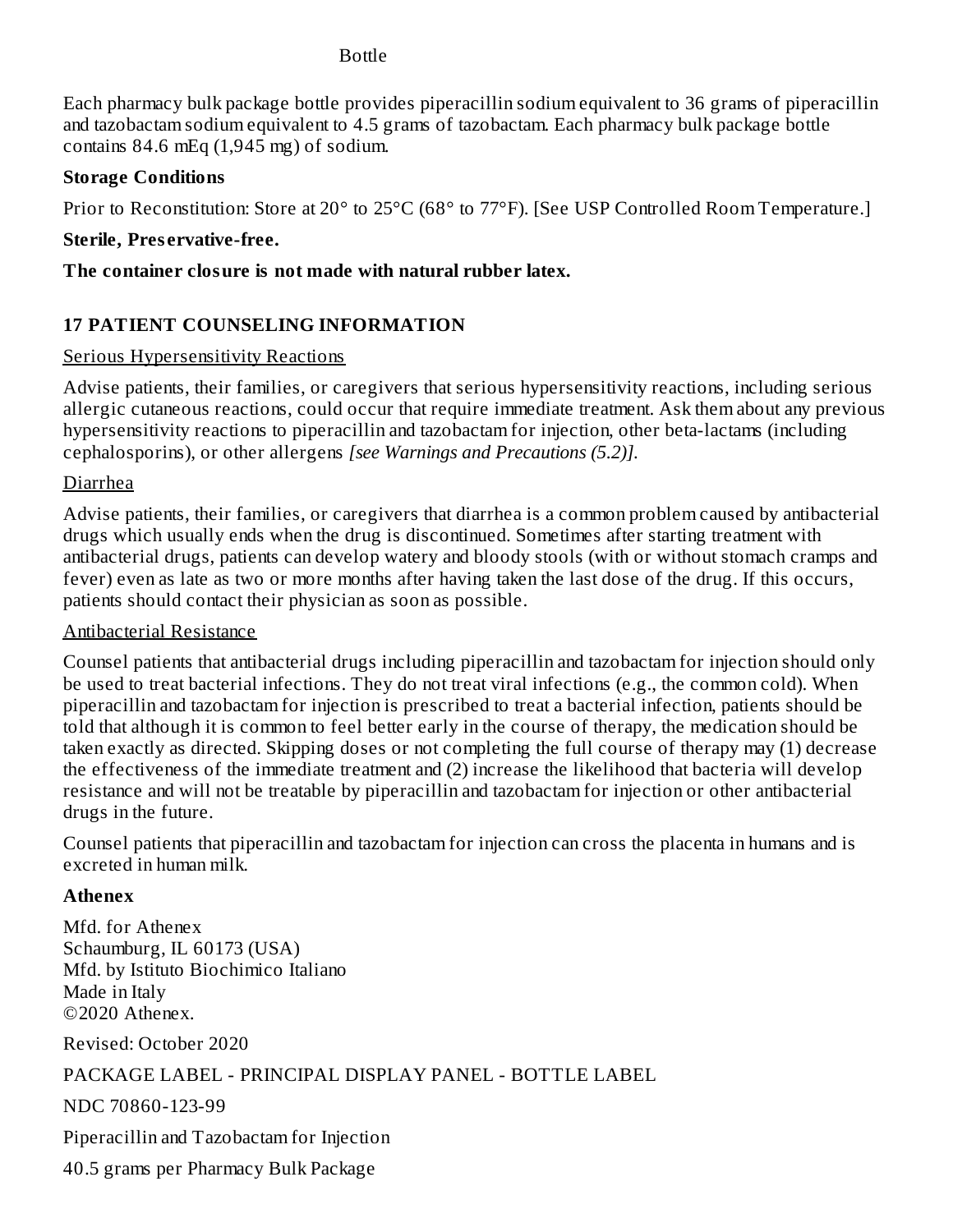# PHARMACY BULK PACKAGE – NOT FOR DIRECT INFUSION

For Intravenous Use Only

Reconstitution stock solution must be transferred and further diluted for intravenous infusion Rx only



| PIPERACILLIN AND TAZOBACTAM                                                       |                                  |            |                                                       |                                         |                             |                 |                           |  |  |  |
|-----------------------------------------------------------------------------------|----------------------------------|------------|-------------------------------------------------------|-----------------------------------------|-----------------------------|-----------------|---------------------------|--|--|--|
| piperacillin and tazobactam injection, powder, for solution                       |                                  |            |                                                       |                                         |                             |                 |                           |  |  |  |
|                                                                                   |                                  |            |                                                       |                                         |                             |                 |                           |  |  |  |
| <b>Product Information</b>                                                        |                                  |            |                                                       |                                         |                             |                 |                           |  |  |  |
|                                                                                   | Product Type                     |            | HUMAN PRESCRIPTION DRUG                               | Item Code (Source)                      |                             | NDC:70860-123   |                           |  |  |  |
|                                                                                   | <b>Route of Administration</b>   |            | <b>INTRAVENOUS</b>                                    |                                         |                             |                 |                           |  |  |  |
|                                                                                   |                                  |            |                                                       |                                         |                             |                 |                           |  |  |  |
|                                                                                   |                                  |            |                                                       |                                         |                             |                 |                           |  |  |  |
| <b>Active Ingredient/Active Moiety</b>                                            |                                  |            |                                                       |                                         |                             |                 |                           |  |  |  |
| <b>Ingredient Name</b>                                                            |                                  |            | <b>Basis of Strength</b>                              |                                         |                             | Strength        |                           |  |  |  |
| piperacillin sodium (UNII: M98T69Q7HP) (piperacillin anhydrous - UNII:9I628532GX) |                                  |            | piperacillin anhydrous                                |                                         |                             | 36 g in 180 mL  |                           |  |  |  |
| tazobactam sodium (UNII: UXA545ABTT) (tazobactam - UNII:SE10G96M8W)               |                                  |            | tazobactam                                            |                                         |                             | 4.5 g in 180 mL |                           |  |  |  |
|                                                                                   |                                  |            |                                                       |                                         |                             |                 |                           |  |  |  |
|                                                                                   |                                  |            |                                                       |                                         |                             |                 |                           |  |  |  |
| Packaging                                                                         |                                  |            |                                                       |                                         |                             |                 |                           |  |  |  |
| #                                                                                 | <b>Item Code</b>                 |            | <b>Package Description</b>                            | Marketing Start Date Marketing End Date |                             |                 |                           |  |  |  |
|                                                                                   | 1 NDC:70860-123-99 1 in 1 CARTON |            |                                                       | 02/05/2019                              |                             |                 |                           |  |  |  |
| $\mathbf{1}$                                                                      |                                  |            | 180 mL in 1 BOTTLE; Type 0: Not a Combination Product |                                         |                             |                 |                           |  |  |  |
|                                                                                   |                                  |            |                                                       |                                         |                             |                 |                           |  |  |  |
|                                                                                   |                                  |            |                                                       |                                         |                             |                 |                           |  |  |  |
| <b>Marketing Information</b>                                                      |                                  |            |                                                       |                                         |                             |                 |                           |  |  |  |
|                                                                                   | <b>Marketing Category</b>        |            | <b>Application Number or Monograph Citation</b>       |                                         | <b>Marketing Start Date</b> |                 | <b>Marketing End Date</b> |  |  |  |
|                                                                                   | <b>ANDA</b>                      | ANDA090498 |                                                       | 02/05/2019                              |                             |                 |                           |  |  |  |
|                                                                                   |                                  |            |                                                       |                                         |                             |                 |                           |  |  |  |